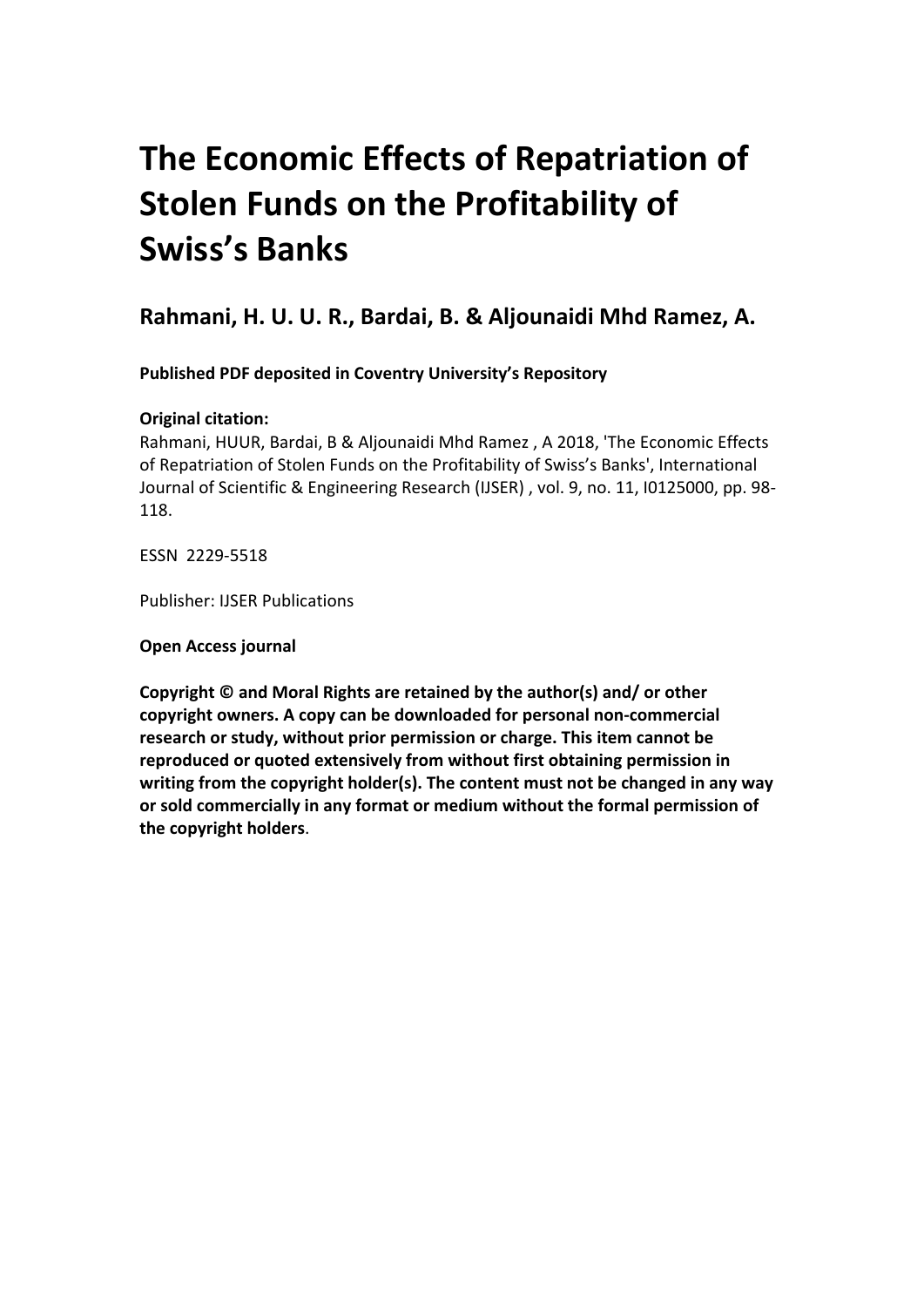### The Economic Effects of Repatriation of Stolen Funds on the Profitability of Swiss's Banks

Hafiz Ubaid Ur Rahman Rahmani, Barjoyai Bardai, Abdoulrahman Aljounaidi Mhd Ramez Faculty of Finance and Administrative Sciences Al-Madinah International University, Malaysia

**Abstract -** The Swiss's banking industries are known to be one of the worlds most patronized for many decades, even before the era of modern banking technology. This had boosted her economic growth over the years, which accounts for 65% of the Switzerland GDP according to OECD, 2018 report. In the move to maintain and boost her economy, Switzerland's banks had received stolen funds from corrupt officials, both in private and government from other nations. These unethical banking services operations had stopped due to pressures from other countries and transparency international organizations. Although, refusing to receive further stolen funds in the future is not enough, but repatriation of such funds to their rightful owners had been challenging for Switzerland's banking involved in this shameful act. Therefore, the Swiss's banks are now faced with the challenge of losing stolen, which had financed banking operations. This paper tends to discover the potential effects that this might have on the profitability of banks in Switzerland. Then, this will close the gaps because related authors neglected to consider the potential effects on the profitability of Swiss's banks. This led to a survey investigation at a conference on repatriation of corrupt funds by banks held in Zurich, where participants pin-pointed fears of potential effects of the repatriation of stolen funds on the profitability of banks in Switzerland.

**Keywords:** Profitability, Swiss's Banks, Stolen Funds, Repatriated Funds, Economic Effects, Ethical.

**1. INTRODUCTION**

In the past, profitability was considered by many as the bedrock of businesses and little is considered about ethical and transparent. Most corrupt officials in private and government organizations from other countries had used Switzerland's banks as safe havens for their stolen funds in previous years. These stolen funds had served Switzerland's banking in many areas like: nis might have on the profitability of banks in Switzerland. Then, this was related authors neglected to consider the potential effects on that SWES's banks. This led to a survey investigation at a conference on forcrupt f

————————— ♦ —————————

- a. Extension of banking operations
- b. Expand the banking network
- c. Increase profitability base
- d. Increase customers patronage (including corrupt ones)
- e. Switzerland's greatest GDP contributor

### **A Extension of Banking Operations**

The stolen or even looted funds deposits, especially by foreigners in Swiss's banks are used to provide extension services. The Swiss's banks are very professional in providing profitable banking operation over the years (Lee Ann.

IJSER © 2018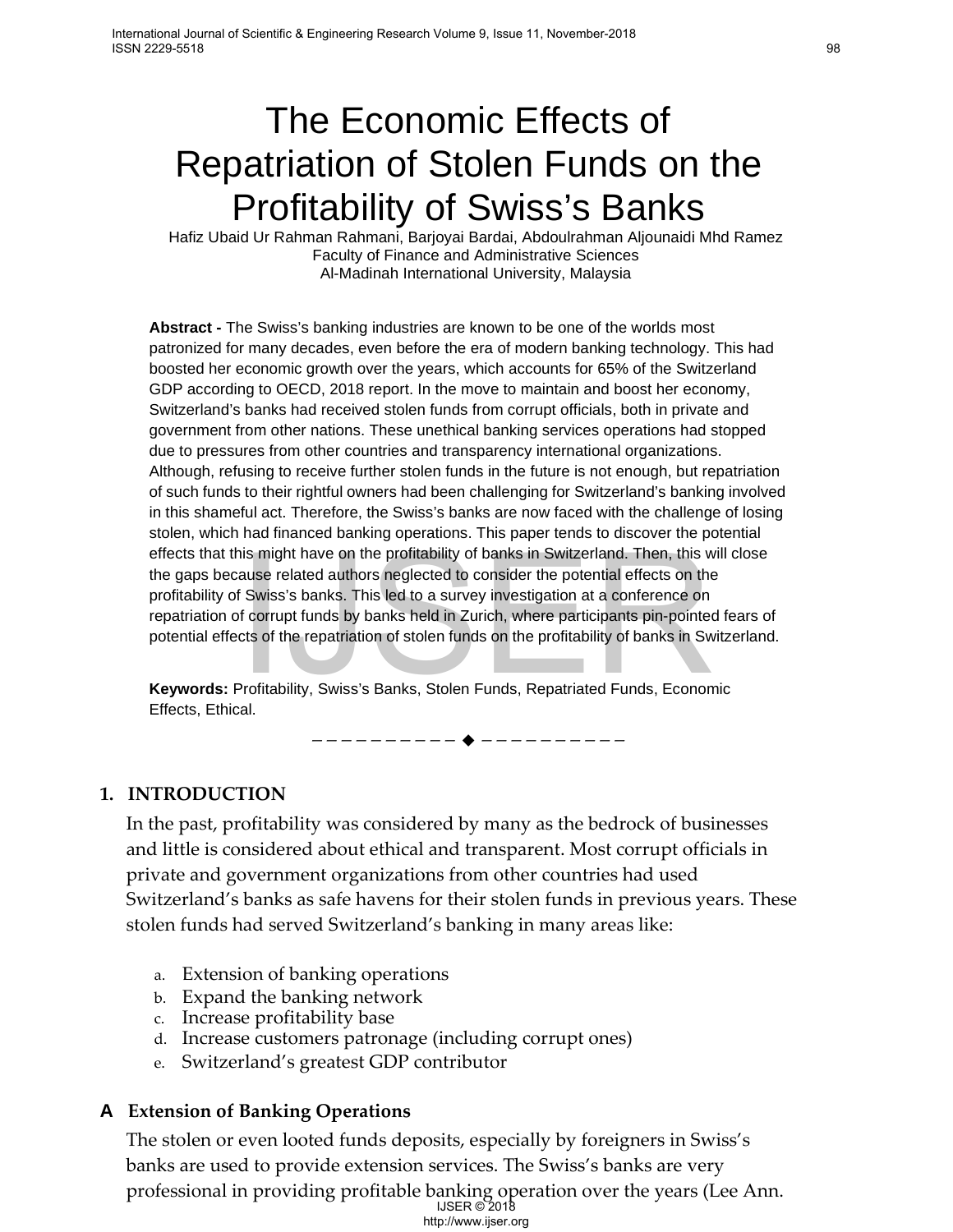O, 2018). Through vast banking technological mechanisms in place, the Swiss's banks will continue to utilize stolen or looted funds to generate more funds that will be channeled towards providing more extensions of their banking networks to boost the customers' profile.

### **B Extension of Banking Networks**

The looted or stolen funds from foreign individuals will accelerate the Swiss's banking networks. The Swiss's banks are known for successful Banking Research and Development (R&D) which is generally accepted due to a strong capital base. This strong Swiss's capital base is traversable to both legitimate and illegitimate funds deposited mostly by foreigners. Therefore, such funds are used to provide and boost their banking networks (Lee Ann. O, 2018).

### **C Increase Profitability Base**

The Swiss bank's deposits are the main source of the main source of profitability. Their huge customers' fund pooled together from great resources that created the necessary financial energy to invest these funds to boost more profitability (The Compendium, 2010). Also, Swiss's banks are one of the most capitalized banks globally (Lee Ann. O, 2018), it still needs funds from other countries which include that money (funds) stolen or looted private and public purses. That is making Swiss's banks' safe havens for stolen funds Sutton (M, 2014). Although, Swiss's banks operate globally just like any other banks where people can deposit items, but more professionally because items deposited are highly treated with optimum privacy (Lee Ann. O, 2018). These corrupt depositors used the Swiss's banks privacy policy to hide stolen funds in Swiss's banks, which their identity is also protected. This process had led to the continuous increase in funds to Swiss's banks that had boosted their profitability. Ann. O, 2018), it still needs tunds from other countries whendy slolen or loobed private and public purses. That is mean single provide and public purses in the spoke the shorts of solen funds Sutton (M, 2014). Although, g

### **D Increase Customers' Patronage (including corrupt ones)**

The Swiss's banks operate as the most capitalized banks the promote customers' patronage globally (Lee Ann. O, 2018). The Swiss's banks enjoy national laws that promote privacy policy of its numerous customers. This accelerates the confidence of certain customers that want to protect their identity at all cost. Also, the Depositor Protection Agreement of account holder places heavy sanctions on any Swiss's banks and its officials that breach this law (The Compendium, 2010). Therefore, this Swiss's law boosts the confidence that foreigners' customers (both corrupt and non- corrupt customers) have in Swiss's banks.

### **E Switzerland's Greatest GDP Contributor**

The Swiss's banks serve as Switzerland's greatest GDP contributor. Effective Depositor Protection Policies, Strong Capital base, Stable Economic Growth, and other economic endowments features will reflect positively on customers' patronage which had contributed to Switzerland's GDP over the years. The Switzerland government, just like other nations will maintain whatever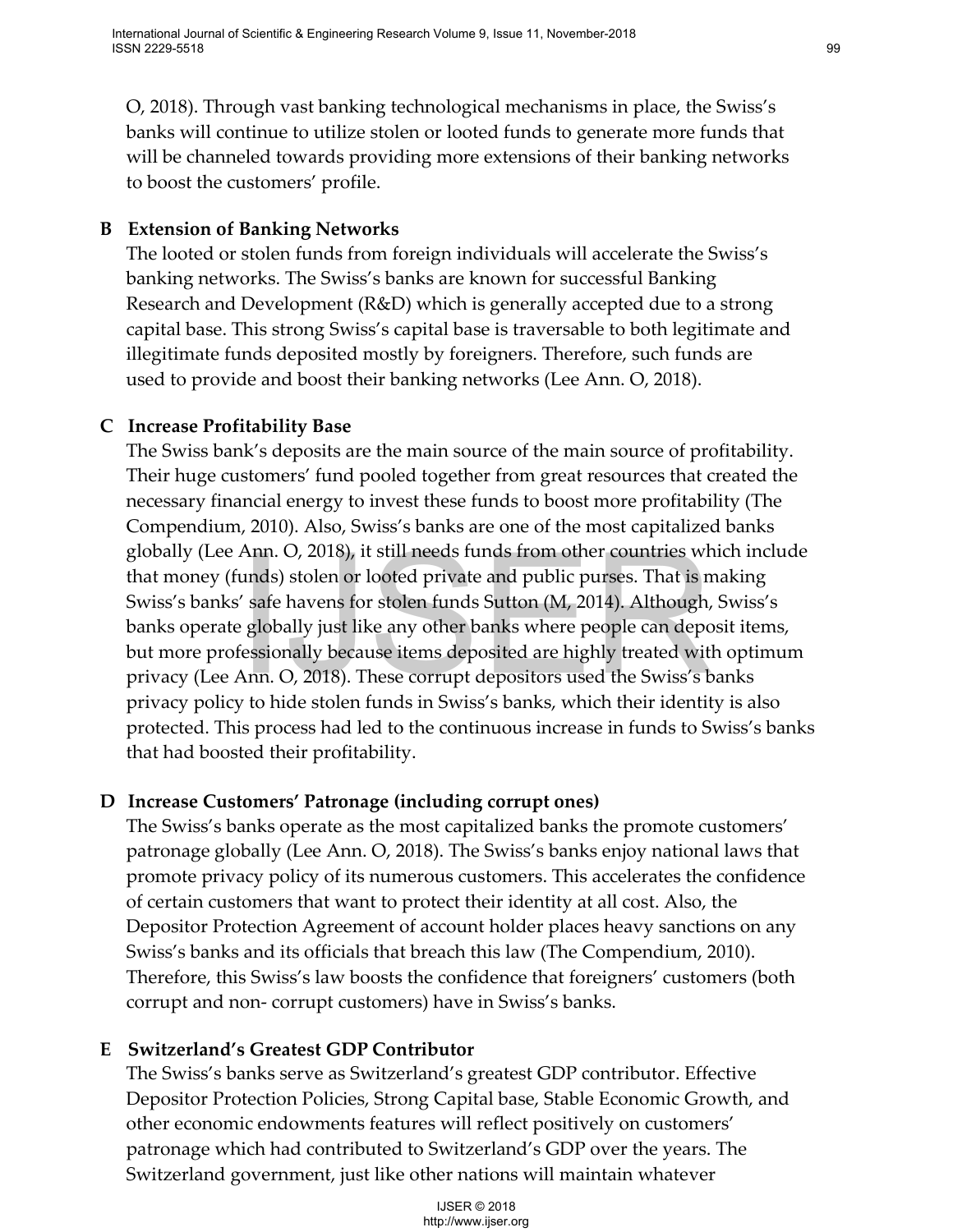industries relevant to her GDP jealously. Switzerland's government in collaboration with the Swiss's banks will never welcome whatever process that undermines any her country's GDP contributors.

### **1.1 Research Importance**

The fact that the stolen funds received by Swiss Banks are used for services both banking operations and the country's GDP, must not be considered as genuine reasons to withhold stolen funds.

These criminals engaged in such unethical acts because they find an easy way to channel stolen funds to Switzerland's banks because of other services that they derived from those banks. The findings had established that Switzerland's banks provided banking features support these unethical practices. These features include:

- Security of stolen funds (Wang, Y. and Ou, Y., 2015)
- Privacy of identity
- Self-enrichment motive
- Easy transfer of stolen funds (Wang, Y. and Ou, Y., 2015)
- Oppression of the less privilege.

### **1.1 Problem Statement**

There had been quite a number of previous publications on repatriation of stolen funds on the profitability of banks on a wide range of topics, but none of these authors had taken their time to investigate the risks, setbacks or lapses of repatriation of stolen funds on the profitability of banks. That is, there have been omissions by previous authors who had published in topics related to repatriation of stolen funds on the profitability of banks to mention the risks associated with repatriation of stolen funds on the profitability of banks in some of their write-ups. Those who tried to investigate setbacks related to repatriation of stolen funds on the profitability of banks do not carry-out enough research. This paper intended to investigate success (strengths), risks associated (setbacks) and future effects of repatriation of stolen funds on the profitability of Swiss's banks. Although more focus will be given to repatriation of stolen funds on the profitability of banks this is because this paper intended to bridge the gaps detected to produce a research on mobile-based platforms and payment banks complete. **ement**<br>
ement<br>
an quite a number of previous publications on repatriation<br>
profitability of banks on a wide range of topics, but none c<br>
a kehen funds on the profitability of banks. That is, there<br>
f stellen funds on the

### **1.2 Research Questions**

According to the above, this study is conducted to answer these questions: 1. What is the effect of (Safety, Confidence, Capitalised Banking, Flexibility, and Perceived Usefulness) on intention to use Swiss's banks services? 2. What is the mediation effect of Privacy between (Safety, Confidence, Capitalised Banking, Flexibility, and Perceived Usefulness) and intention to use Swiss's banks services?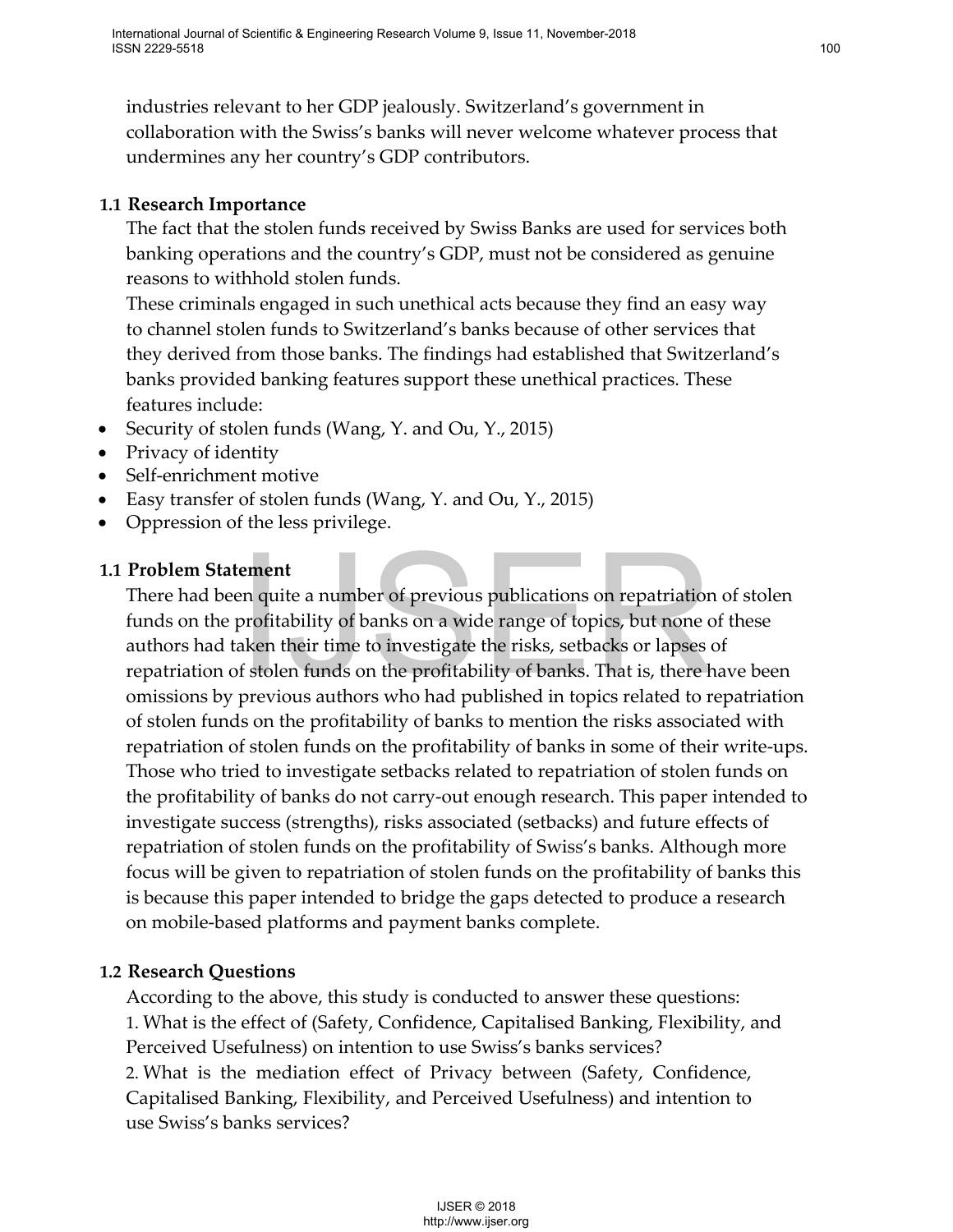### **1.3 Objectives of the investigation**

According to what have been discussed before this section, this research is designed to achieve these objectives:

1. To investigate the effect of Safety, Confidence, Capitalised Banking, Flexibility, and Perceived Usefulness) on intention to use Swiss's banks services.

2. To investigate the mediation effect of Privacy between (Safety, Confidence, Capitalised Banking, Flexibility, and Perceived Usefulness) and intention to use Swiss's banks services.

### **2. LITERATURE REVIEW**

The literature reviews focus on the benefits of facilitating and providing safe havens for stolen funds by banks in Switzerland thereafter, discussing the likely economic effects of repatriation of stolen funds on the profitability of banks in Switzerland which is considered as a two-sided coin by some of the participants at the conference.

### **3.1 Reviews of Past Studies**

The author had embarked on the intensive gathering of facts that proved that corrupt officials seek safe havens for their stolen funds. This is to provide security of the stolen funds which gives assurance that they can access those funds anytime. For security purposes, these corrupt officials transfer these stolen funds to other countries where such illegal gotten funds are kept for self- motives. Therefore, they embarked on opening foreign accounts where they store illegally gotten wealth that until needed. This will provide Switzerland with the opportunity to utilize such stolen funds for banking operations and the Switzerland government benefited their GDP from these stolen funds. This paper draws the attention to the difficulties and potential economic effects of repatriation of these stolen funds on the profitability of the Swiss banks. Previous studies have focused their searchlights on money laundering, corruption, repatriation, but none of these considered the potential economic effect repatriation on Switzerland banks profitability's (Wang, Y., and Ou, Y., 2015), (Mei, D.X. and Zhou, L., 2015), (Amanda, H. A. and Colin, W., 2016), (Oluwadayisi, A. and Mimiko, M. 2016), (Bui Mana, 1999) and (Sutton, M., 2014). dembarked on the intensive gathering of facts that proves<br>als seek safe havens for their stolen funds. This is to provid<br>als seek safe havens for their stolen funds. This is to provid<br>autyposes, these corrupt officials tra

### **3.2 Problem Identification**

This paper based its problem identification on the research gaps detected when ascertaining the secondary data. The secondary data was made up using previous authors that had published journals related to the topic for this paper.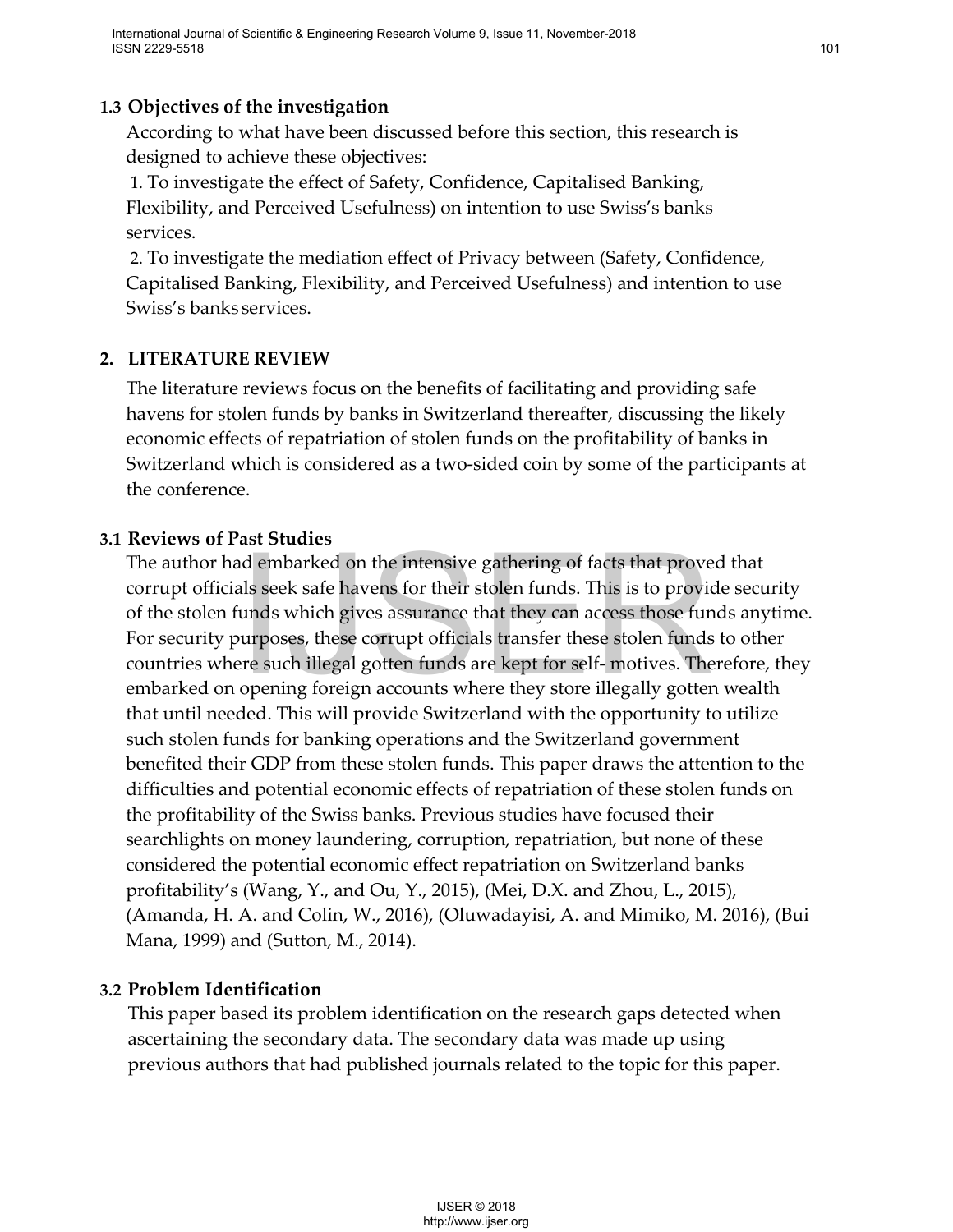### **3.3 Research Gaps**

**<sup>I</sup> Research Gap** This paper considered a rare topic which has never been reviewed to provide an in-depth theory was a huge gap.

**Thematically Related Gap:** The research topic is very rare, unlike other papers; this paper considered a topic that is generating concerns among Swiss's banking officials and government officials. This paper draws the attention to the difficulties and potential economic effects of repatriation of these stolen funds on the profitability of the Swiss banks. There is a tendency that it might have negative effects on Swiss's banks' image and reputation, but this paper restricted and limited its searchlight to the main topic of this research. For further investigate, it is candid stands of this paper, that other authors will submit a report on that.

### **II Research Gap**

The research highlighted privacy as a factor considered to be the main booster the reason why Swiss's bank was used as safe havens for stolen funds.

**Conceptual Gap:** The conceptual model used to highlight a research gap that Swiss's banks' customers, especially foreigners' deposits (both legitimate funds and stolen funds) considered privacy as a motivating Swiss' banks patronage. Although, this paper failed to consider more features that can determine as Swiss's banking patronage by foreigners. It limited this research to only one motivating factor considered most important that is privacy. This is because there are other better banking countries available for use, but privacy cannot be overridden by Swiss's foreigner banking customers.

### **III Research Gap**

The review of various case studies has exhibited that the information provided by previous researchers is insufficient that lack in-depth case studies.

**Methodological Gap:** The review of various case studies has exhibited that the information provided by previous researchers is insufficient to provide solid bases for more general theorizing that lack in-depth case studies. The fact that none of the related reviews submitted close to 80% prose a serious methodological gap. These papers considered to be similar are papers on money laundering: (Mei, D.X. and Li, X.J. 2015); (Mei, D.X. and Zhou, L. 2015); (Oluwadayisi, A. and Mimiko, M. 2016); and (Wang. Y and Ou. Y, 2015), corruption: (Amanda. H. A. and Colin, W. 2016) and (Bui Mana. 1999), Swiss's banking operations: (Lee Ann. O, 2018) and (The Compendium, 2010). Notices' solution and the booking the system of the series and the booking of the series of "<br>
Sapt. The conceptual model used to highlight a research g'<br>
d' customers, especially foreigners' deposits (both legitima<br>
dds)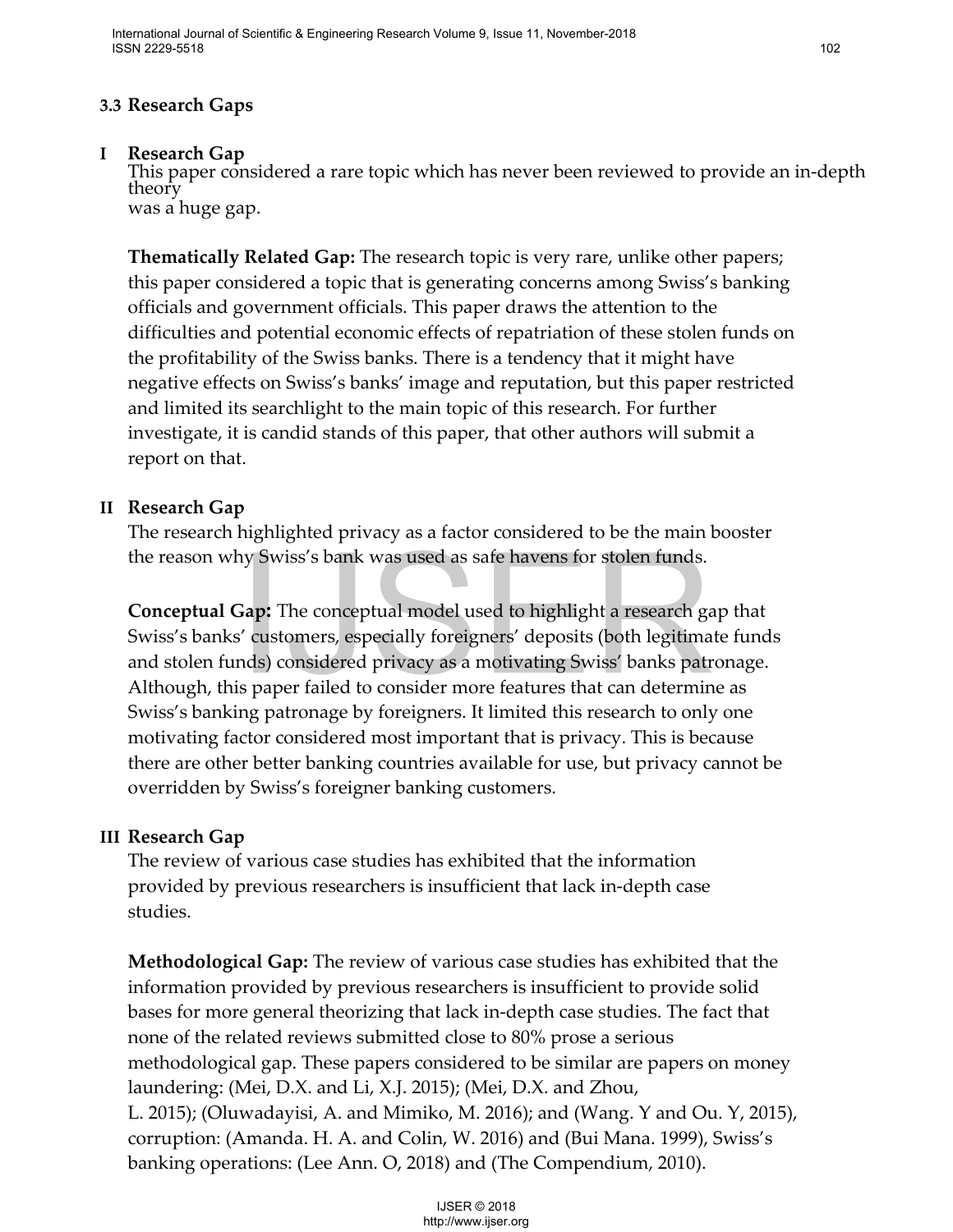### **3.4 Research Gaps Objectives**

This paper pin-pointed the research gaps as the economic effects of repatriation of stolen funds on the profitability of Swiss's banks' base on gaps left untouched by previous reviews associated and related to this topic. The conference was based on repatriation of corrupt funds by banks held in Zurich provided the avenue where instruments (raw data) were obtained and utilized to breach the gap.

### **3.5 Hypotheses Development**

The hypotheses based on this journal are related to the research gaps discovered. That is hypotheses used are prepared from the research gaps obtained.

**Hypothesis 1 (H1):** Privacy has a positive significant relationship with consumers' intention to patronized Swiss's banks.

**Information Privacy:** Information privacy refers to the desire of individuals to control or have some influence over data about themselves (Philip, CL, Chen, C., & Zhang, Y., 2014). Information age has led us to four major concerns about the use of information: privacy, accuracy, property and accessibility (PAPA). Clarke (1999) identified four dimensions of privacy – privacy of person, personal behaviour, personal communication and personal data privacy. Today most communication channels are in digital form through mobile phones and internet, so the personal communication privacy and personal data privacy are merged into information privacy(Philip, CL, Chen, C., & Zhang, Y., 2014).

**Data Privacy:** Data privacy refers to appropriate use of data provided to corporations for agreed purposes. Data collected by customers to meet the business requirements and need of customer should be sufficient; it should be accepted by customer and with complete disclosure information being provided to them. Australian Federal Government continues to impose penalty for not providing enough disclosure to customers about data privacy. In banking and financial services industry, the data collected is to ensure identity of customer and it is called as Personally Identifiable Information (PII) (Sophia, 2014). ation: privacy, accuracy, property and accessibility (FAFA<br>eed four dimensions of privacy – privacy of person, person<br>arsonal communication and personal data privacy. Today<br>in channels are in digital form through mobile ph

**Hypothesis 2 (H2):** Safety has a positive significant relationship with consumers' intention to patronized Swiss's banks.

**Safety:** The privacy is the bedrock why foreigner's patronized Swiss's banks for the safety of their funds. That is privacy is mediated greatly the relationship between safety and foreigners' intention to patronized Swiss's banks. The privacy plays a role in influencing foreigners' intention to patronized Swiss's banks, which depends on the safety of their funds.

**Hypothesis 3 (H3):** Confidence has a positive significant relationship with consumers' intention to patronized Swiss's banks.

IJSER © 2018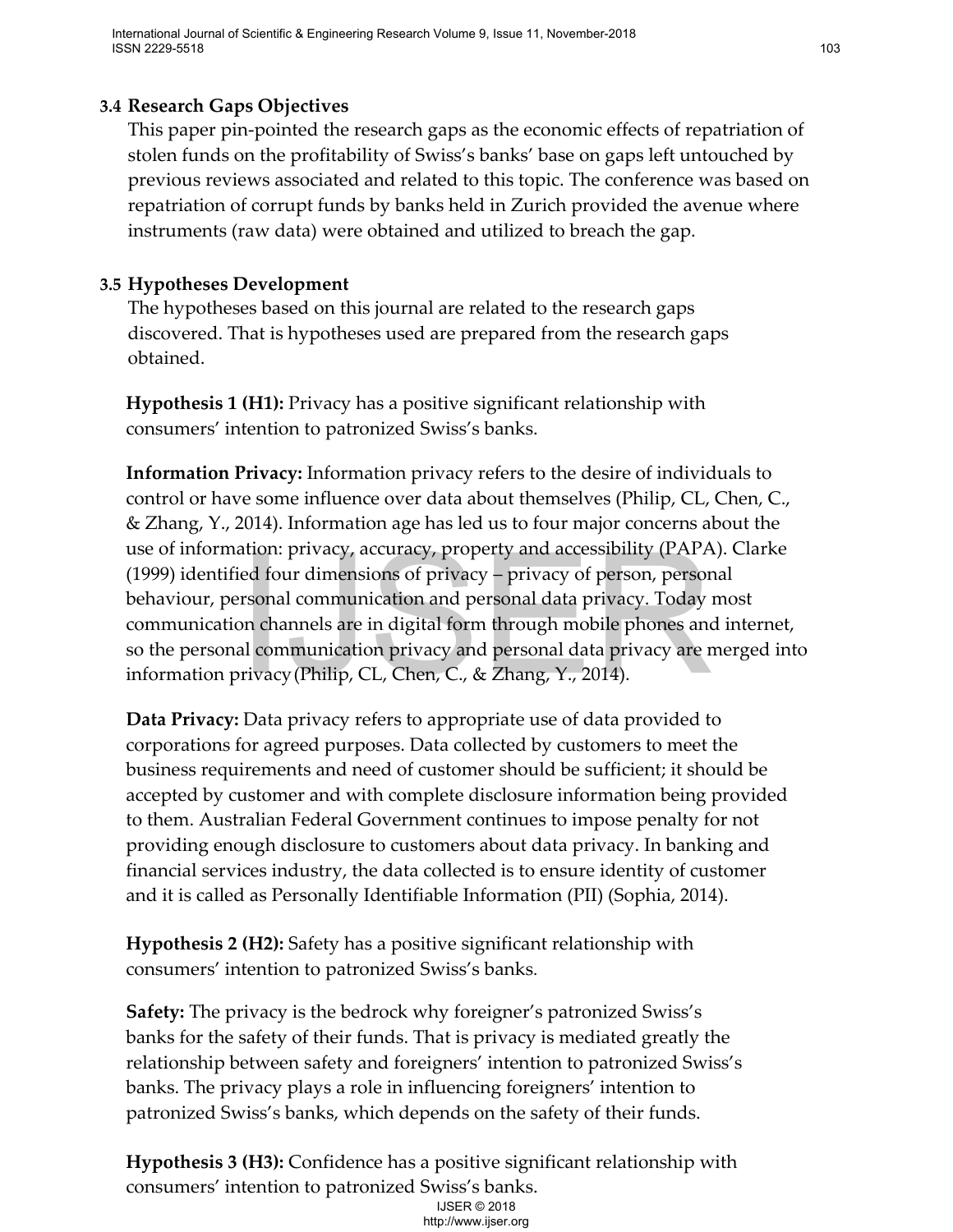**Confidence:** The foreigners' confidence in the Swiss's banks over the years had become an asset over the years. This enables privacy to mediate greatly the relationship between confidence and foreigners' intention to patronized Swiss's banks. Also, privacy contributes to users' confidence that greatly boosts foreigners' intention to patronized Swiss's banks.

**Hypothesis 4 (H4):** Capitalized banking has a positive significant relationship with consumers' intention to patronized Swiss's banks.

**Capitalized Banking:** The Swiss's banks are patronized because of their strong capitalized base that boosted foreigner's intention to prefer their services that are privacy related. That is Swiss's banks have all the features needed by foreign customers, which include privacy and capitalized banks that boost foreigners' intention to patronized Swiss' banks.

**Hypothesis 5 (H5):** Flexibility has a positive significant relationship with consumers' intention to patronized Swiss's banks.

**Flexibility:** The flexibility of opening Swiss' Bank Accounts by foreigners is very flexible that boosted foreigner's intention to prefer their services that are privacy related. That is the existence of flexibility in flexible that boosted foreigner's intention to prefer their services that is privacy advantageous.

**Hypothesis 6 (H6):** Perceived Usefulness has a positive significant relationship with consumers' intention to patronized Swiss's banks.

**Perceived Usefulness:** Perceived Usefulness strongly mediates the interconnectivity relationship between privacy and foreigners' intention to utilize Swiss's Banks is supported by Amit. S (2016), Eriksson et al. (2005), Luarn and Lin (2005) and Nysveen et al. (2005b), G. Cudjoe et al (2015) and Shallone and Simon (2013). That is foreigners' intention to patronized Swiss' banks are based on safety, confidence, capitalized banking, privacy and perceived usefulness. in the manning of pering somes bands Actourus by protepting<br>coosted foreigner's intention to prefer their services that a<br>sis the existence of flexibility in flexible that boosted foreign<br>refer their services that is priva

**Hypothesis 7 (H7):** Privacy significantly mediates the relationship between safety and foreigners' intention to patronized Swiss's banks.

**Hypothesis 8 (H8):** Privacy significantly mediates the relationship between confidence and foreigners' intention to patronized Swiss's banks.

**Hypothesis 9 (H9):** Privacy significantly mediates the relationship between capitalized banking that boosts foreigners' intention to patronized Swiss's banks.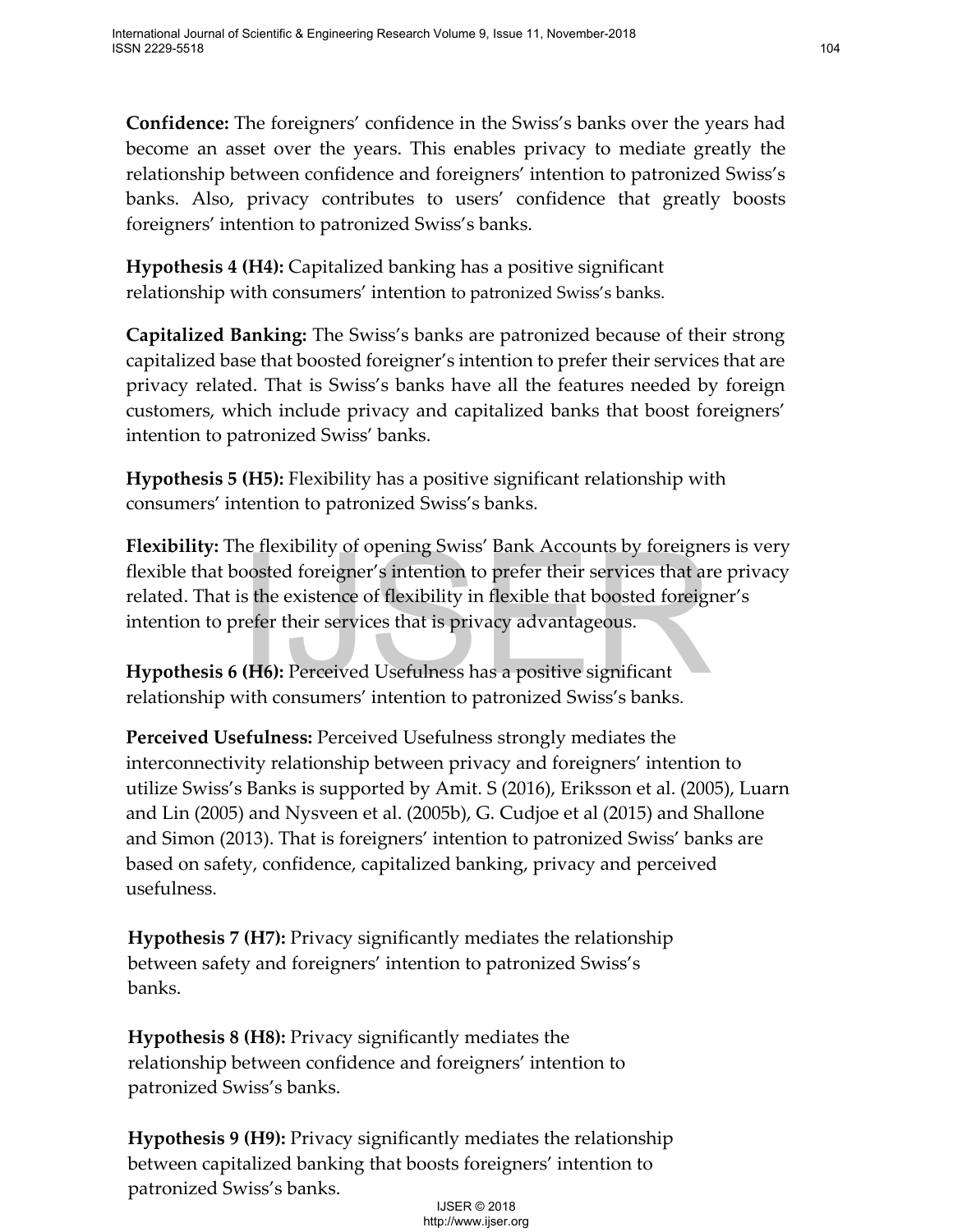**Hypothesis 10 (H10):** Privacy significantly mediates the relationship between flexibility that boosts foreigners' intention to patronized Swiss's banks.

**Hypothesis 11 (H11):** Privacy significantly mediates the relationship between the perceived usefulness that boosts foreigners' intention to patronized Swiss's banks.

# $\bigcup_{\text{user 1}\atop \text{http://www.jser.org}}\n\text{SER}$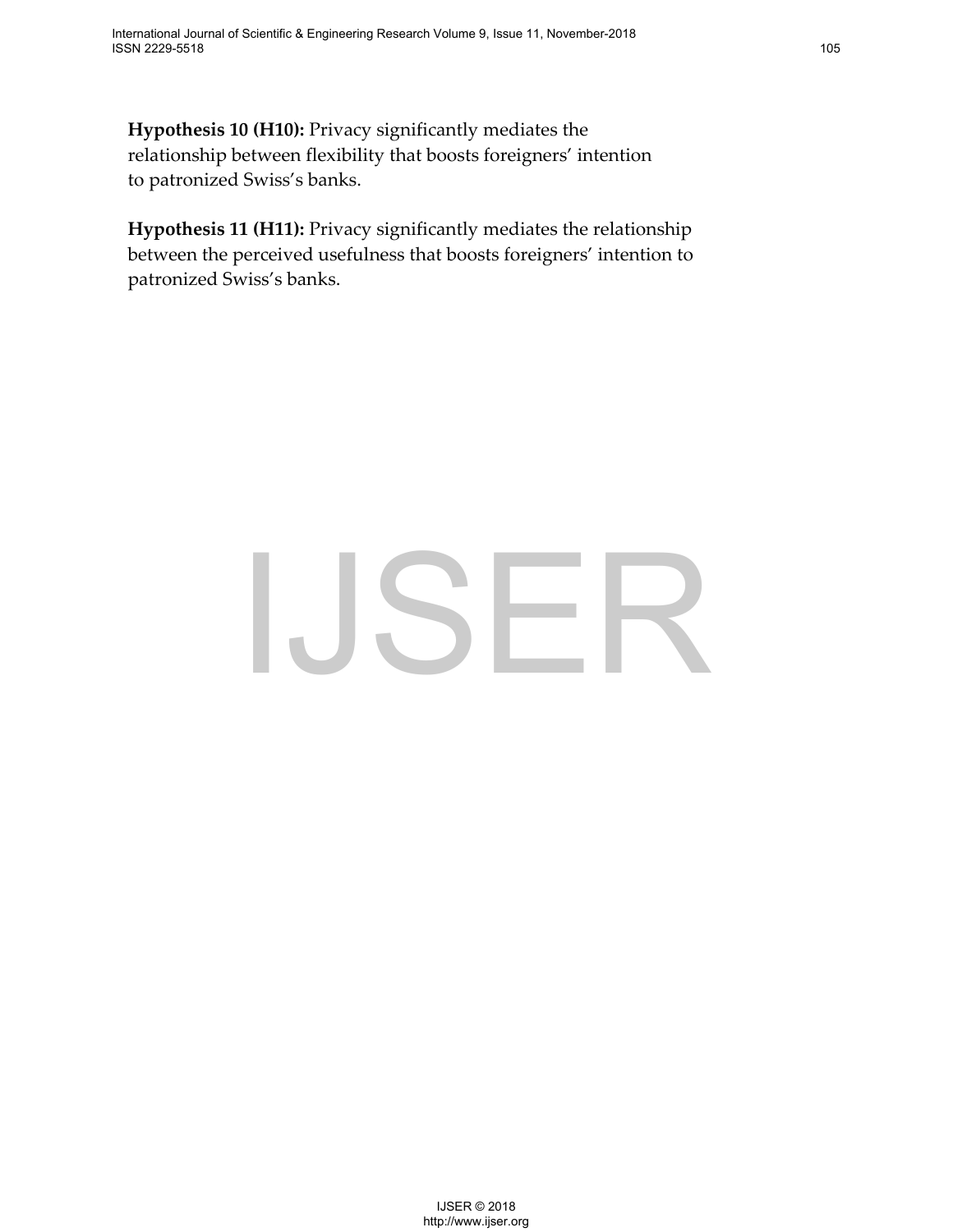### **The Conceptual Model**

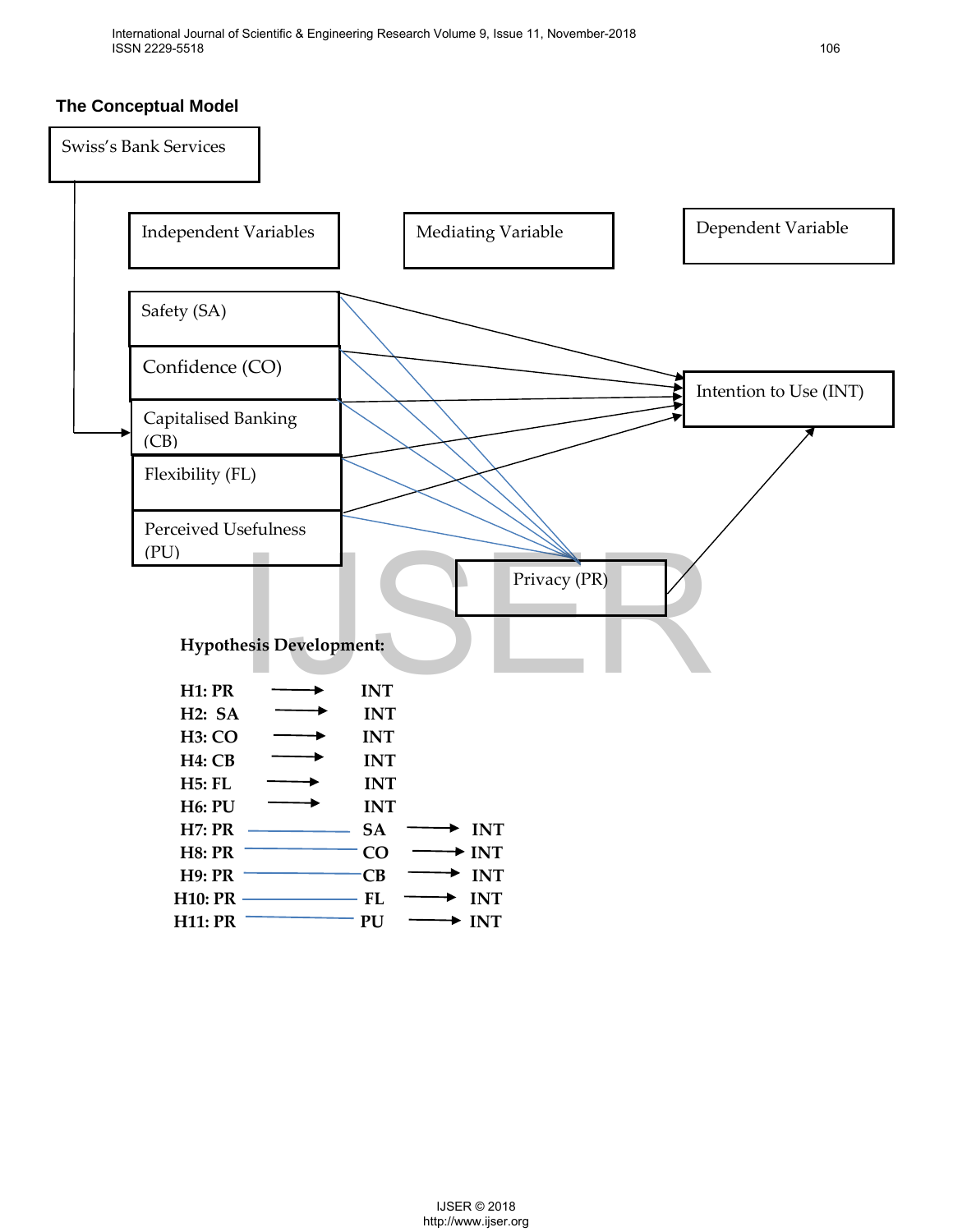### **3. METHODOLOGY**

The planned methodology was close the research gap which indicated that none of the previous related reviews had drawn their searchlight on this topic. The methodology employed in this paper was based on a primary source of information obtained. To deliver a complete and accurate paper on the economic effects of repatriation of stolen funds on the profitability of banks in Switzerland, raw facts were obtained from participants at a conference held in Zurich. The conference was based on repatriation of corrupt funds by banks held in Zurich, where participants pin-pointed fears of potential effects of the repatriation of stolen funds on the profitability of banks in Switzerland. The methodology was to gather first-hand information from players in the Swiss's banks industries that constitute mainly top management officials where first-hand information on the subject topic will serve as the paper's primary data banks. This journal built its methodology from the previous studies, facts to the research gaps' finding and thereafter, to the hypotheses before making its conclusion.

The methodology used to achieve the aim and objectives of this thesis. This research study aimed to examine how predictors variables effect on the intention to use of Swiss's banks services and the mediating role of Privacy (PR), to extend the body of knowledge regarding intention in this context. By reviewing previous studies, a research framework and hypotheses regarding the intention to use of Swiss's banks services was developed. Privacy (PR) used as mediator. To examine the hypothesis of the study, a survey questionnaire was created and distributed to user. First, participants were asked to respond to questions measuring Privacy (PR). After that, users were asked to complete the survey by answering the questions related to the five constructs included in the research framework. These constructs are (Safety, Confidence, Capitalised Banking, Flexibility, and Perceived Usefulness) and intention to Use (INT). This study collected the data regarding the intention to use in privacy associated with repatriation of stolen funds on the profitability of Swiss's banks by using a quantitative data collection approach. banks services and the nim and objectives of this thesis. <br>Y aimed to examine how predictors variables effect on the banks services and the mediating role of Pivacy (PR), to<br>beledge regarding intention in this context. By

Based on the previously validated scales and survey tools, the survey questionnaire was created. By using multiple-item perceptual scales from previous studies wherever possible, all constructs were measured. Minor changes were made to fit the bank context. The data collected is ordinal, quantitative and numerical, thus data analysis is based on a quantitative method. SPSS version 23 was used for the data analysis.

The data was obtained by using the survey method with Swiss's banking users. The respondents had to be the banking users for at least nine to twelve months. Participation was voluntary.

For this research, 95 questionnaires were distributed, although only 66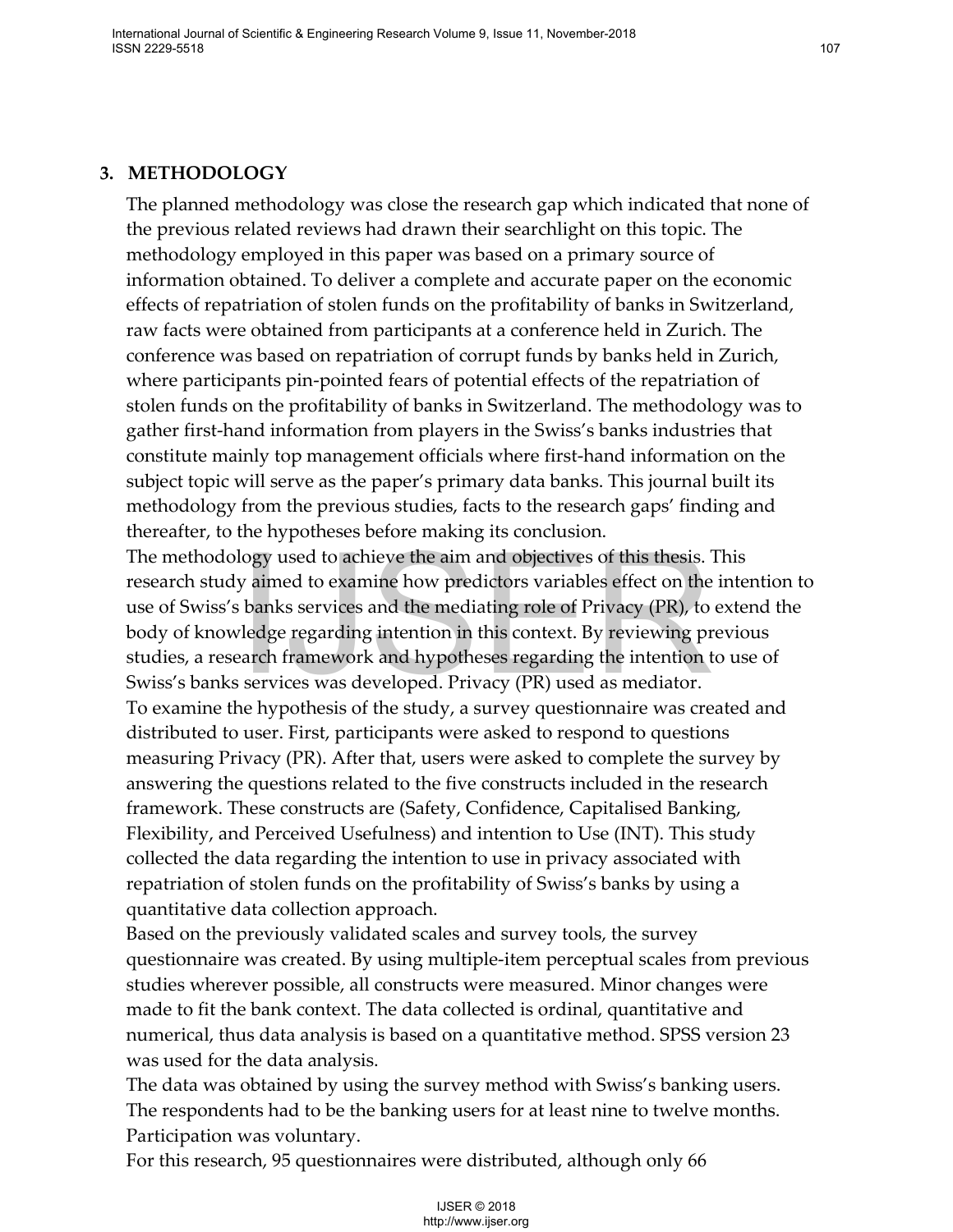questionnaires were returned, making the response rate of 69.47%.

### **5.1 QUESTIONNAIRE SURVEY**

The survey questionnaire was divided into three main sections, as mentioned earlier. In the first section of the questionnaire, the participants had to answer questions regarding their demographic data, such as age, gender, education, and occupation. Moreover, the researcher asked the participants to answer questions regarding their background information related to banks whether they are using services or not. If their answers were NO, they were asked to stop answering the survey. If their answers were YES, then they could continue answering the survey questions in part two and three, as mentioned earlier. The five-point rating scale was chosen as it is commonly used and applied in different studies on information systems. This scale makes the survey quite easy to collect data from participants (Sekaran, 2006; Preston and Colman, 2000).

## $\mathsf{L}\mathsf{S}\mathsf{E}\mathsf{R}$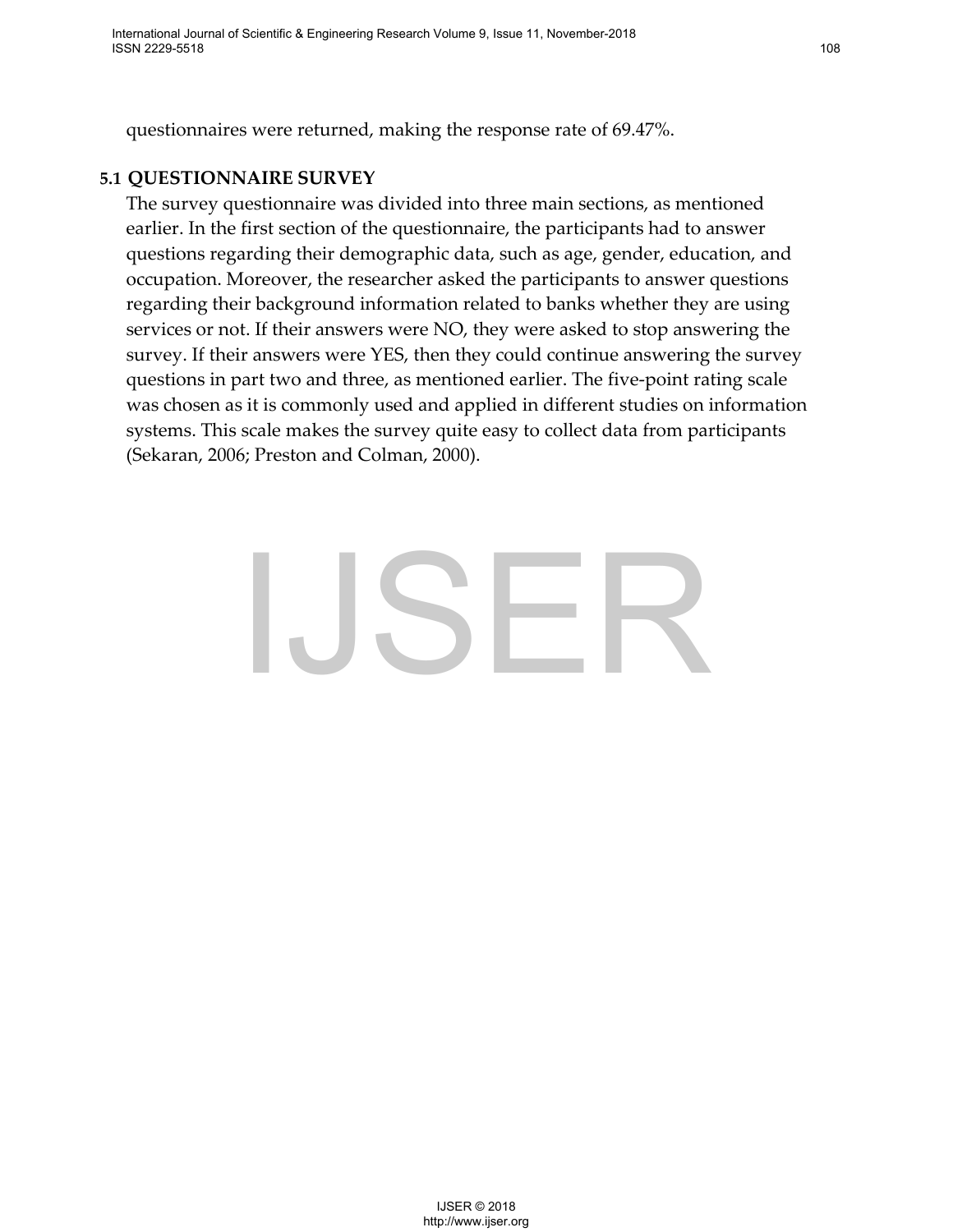| <b>Variable</b>                           | Demographic Characteristics of the main Survey Respondents<br><b>Category</b>             | <b>Frequenc</b> | $\overline{\frac{0}{0}}$ |
|-------------------------------------------|-------------------------------------------------------------------------------------------|-----------------|--------------------------|
|                                           |                                                                                           | V               |                          |
| <b>Demographic Characteristics of the</b> |                                                                                           |                 |                          |
| main Survey Respondents (n=66)            |                                                                                           |                 |                          |
| <b>Gender</b>                             | Male                                                                                      | 42              | 63                       |
|                                           | Female                                                                                    | 24              | 37                       |
| Age                                       | 20 or under                                                                               | $\tau$          | 11                       |
|                                           | $21 - 30$                                                                                 | 18              | 27                       |
|                                           | $31 - 40$                                                                                 | 23              | 35                       |
|                                           | $41 - 50$                                                                                 | 10              | 15                       |
|                                           | 51-60                                                                                     | 8               | 12                       |
| <b>Marital Status</b>                     | Single<br>Married                                                                         | 19<br>47        | 28.7<br>71.3             |
| <b>Education</b>                          | Less than High School                                                                     | 4               | 6                        |
|                                           | <b>High School</b>                                                                        | 11              | 16                       |
|                                           | Diploma                                                                                   | 16              | 24                       |
|                                           | <b>Bachelor</b>                                                                           | 25              | 37.8                     |
|                                           | Postgraduate                                                                              | 10              | 15                       |
| Occupation                                | Employed                                                                                  | 16              | 24                       |
|                                           | Self-employed                                                                             | 19              | 28.7                     |
|                                           | Professional                                                                              | 23              | 34.8                     |
|                                           | Academics                                                                                 | 6               | 9                        |
|                                           | <b>Students</b>                                                                           | $\overline{2}$  | 3                        |
| <b>Internet Experience</b>                | $<$ 1 Year                                                                                | $\overline{4}$  | 6                        |
|                                           | 1-2 Years<br>3-4 Years                                                                    | 12<br>17        | 18<br>25.7               |
|                                           | 5-6 Years                                                                                 | 23              | 34.8                     |
|                                           | $6$ Years                                                                                 | 10              | 15                       |
| <b>Using Banking Service</b>              | Only when I need it                                                                       | 24              | 36                       |
|                                           | Less than once a month                                                                    | 16              | 24                       |
|                                           | Once a month                                                                              | 9               | 13.6                     |
|                                           | Two- or three-                                                                            | 8               | 12                       |
|                                           | times a                                                                                   |                 |                          |
|                                           | week                                                                                      |                 |                          |
|                                           | Once a week                                                                               | 6               | 9                        |
|                                           | Daily                                                                                     | 3               | 4.5                      |
|                                           |                                                                                           |                 |                          |
|                                           |                                                                                           |                 |                          |
| Reliability                               |                                                                                           |                 |                          |
|                                           | This study tested the reliability of the items analysed in this pilot study. This         |                 |                          |
|                                           | ncluded the utilization of internal reliability test Cronbach's alpha. According to       |                 |                          |
|                                           |                                                                                           |                 |                          |
|                                           | Glieman & Gliem (2003) pinpointed that the Cronbach's alpha coefficient                   |                 |                          |
| ormally state between 0 and 1.            |                                                                                           |                 |                          |
|                                           | However, there is no lower limit to the coefficient. When the Cronbach's alpha            |                 |                          |
|                                           |                                                                                           |                 |                          |
|                                           | coefficient is close to 1.0, it means that there is a greater internal consistency of the |                 |                          |
|                                           | tems in the scale. This means that the reliability will be accepted when the              |                 |                          |
|                                           | Cronbach's alpha is range is nearer to 1.0. George & Mallery (2003) pinpointed            |                 |                          |
|                                           |                                                                                           |                 |                          |
|                                           | hat the result of 0.7 is good. Table 3.9 indicated pilot study reliability test results   |                 |                          |
|                                           | of the current pilot study for all the constructs (Cronbach's alpha coefficients).        |                 |                          |
|                                           |                                                                                           |                 |                          |
|                                           |                                                                                           |                 |                          |
|                                           | <b>IJSER © 2018</b>                                                                       |                 |                          |
|                                           | http://www.ijser.org                                                                      |                 |                          |

### **5.2 Demographic Characteristics and Relationships**

**Table 3.1**

### **5.3 Reliability**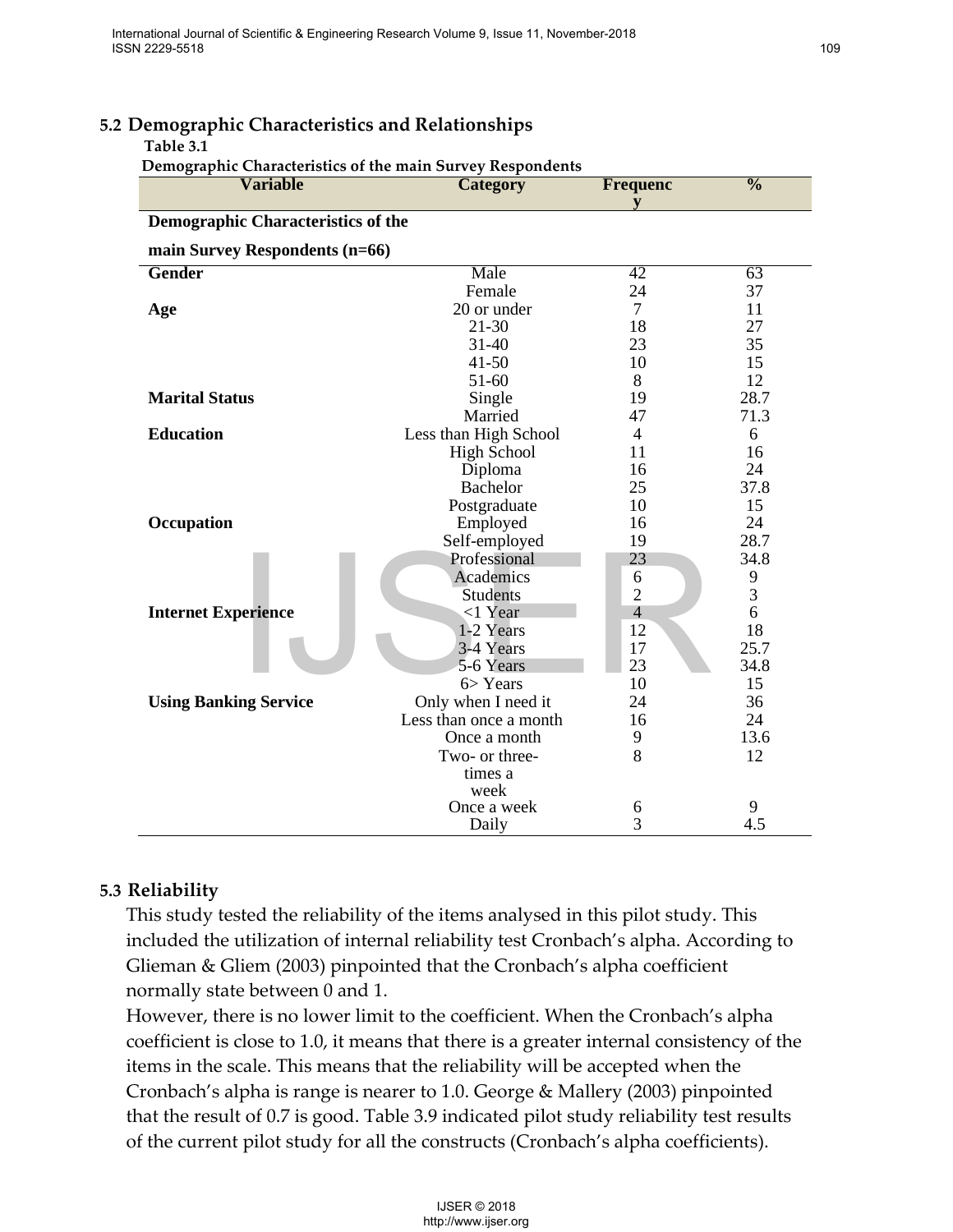**Table 3.2 Cronbach's Alpha**

| <b>Variable</b>                     | <b>Cronbach's Alpha</b> |
|-------------------------------------|-------------------------|
| Privacy (PR)                        | 0.812                   |
| Safety (SA)                         | 0.821                   |
| Confidence (CO)                     | 0.872                   |
| Capitalised Banking (CB)            | 0.832                   |
| Flexibility (FL)                    | 0.798                   |
| Perceived Usefulness (PU)           | 0.835                   |
| Dependent Variable Intention to Use | 0.778                   |

### **4. RESEARCH RESULTS**

### **I Correlation Checking**

### **Checking with Mediating Variables**

 H0: There is no relationship between Intention (INT) to use and mediating variable H1: There is a relationship between Intention (INT) to use and mediating variable

|             |                                        |                                                                                       | <b>Dependent Variable</b> |           | <b>Mediating</b>   |  |
|-------------|----------------------------------------|---------------------------------------------------------------------------------------|---------------------------|-----------|--------------------|--|
|             |                                        | <b>Pearson Correlation</b>                                                            | <b>Intention to Use</b>   |           | <b>Variable PR</b> |  |
|             | Dependent Variable<br>Intention to Use | Sig. (2-tailed)                                                                       |                           |           | $.575*$<br>.028    |  |
|             |                                        | N                                                                                     | 66                        |           | 66                 |  |
|             | Mediating Variable PR                  | <b>Pearson Correlation</b>                                                            | $.575*$                   |           | 1                  |  |
|             |                                        | Sig. (2-tailed)                                                                       | .028                      |           |                    |  |
|             |                                        | N                                                                                     | 66                        |           | 66                 |  |
|             |                                        | *. Correlation is significant at the 0.05 level (2-tailed).                           |                           |           |                    |  |
|             |                                        |                                                                                       |                           |           |                    |  |
|             |                                        | According to the above significant P values of correlations, P values of privacy is   |                           |           |                    |  |
|             |                                        | less than 0.05. Therefore, we reject this variable at a 5% level of significance. So, |                           |           |                    |  |
|             |                                        |                                                                                       |                           |           |                    |  |
|             |                                        |                                                                                       |                           |           |                    |  |
|             |                                        | the Intention (INT) to use has a significant relationship with above privacy          |                           |           |                    |  |
|             | mediation variable.                    |                                                                                       |                           |           |                    |  |
|             |                                        |                                                                                       |                           |           |                    |  |
|             |                                        |                                                                                       |                           |           |                    |  |
|             |                                        | <b>Checking with Independent Variables</b>                                            |                           |           |                    |  |
|             |                                        | H0: There is no relationship between Intention (INT) to use and independent variables |                           |           |                    |  |
|             |                                        | H1: There is a relationship between Intention (INT) to use and independent variables  |                           |           |                    |  |
|             |                                        |                                                                                       |                           |           |                    |  |
| Table 4.2   |                                        |                                                                                       |                           |           |                    |  |
|             | <b>Variables Correlation</b>           |                                                                                       |                           |           |                    |  |
|             |                                        | <b>INT</b><br><b>SA</b>                                                               | CB<br>CO                  | FL        | PU                 |  |
| <b>IINT</b> | Pearson                                |                                                                                       |                           |           |                    |  |
|             | Correlation                            | $.523***$<br>1                                                                        | $.685**$<br>.714          | $.736***$ | .637               |  |
|             |                                        |                                                                                       |                           |           |                    |  |
|             | Sig. (2 tailed)                        | .000                                                                                  | .000<br>.000              | .000      | .000               |  |
|             | N                                      | 66<br>66                                                                              | 66<br>66                  | 66        | 66                 |  |

### **Checking with Independent Variables**

### **Table 4.2 Variables Correlation**

|             | Valiavies Colleiation  |            |           |                                            |           |      |      |
|-------------|------------------------|------------|-----------|--------------------------------------------|-----------|------|------|
|             |                        | <b>INT</b> | <b>SA</b> | <b>CO</b>                                  | <b>CB</b> | FL   | PU   |
| <b>IINT</b> | Pearson<br>Correlation |            |           | $.523^{**}$ $.685^{**}$ $.714$ $.736^{**}$ |           |      | .637 |
|             | $Sig. (2-tailed)$      |            | .000      | .000                                       | .000      | .000 | .000 |
|             | N                      | 66         | 66        | 66                                         | 66        | 66   | 66   |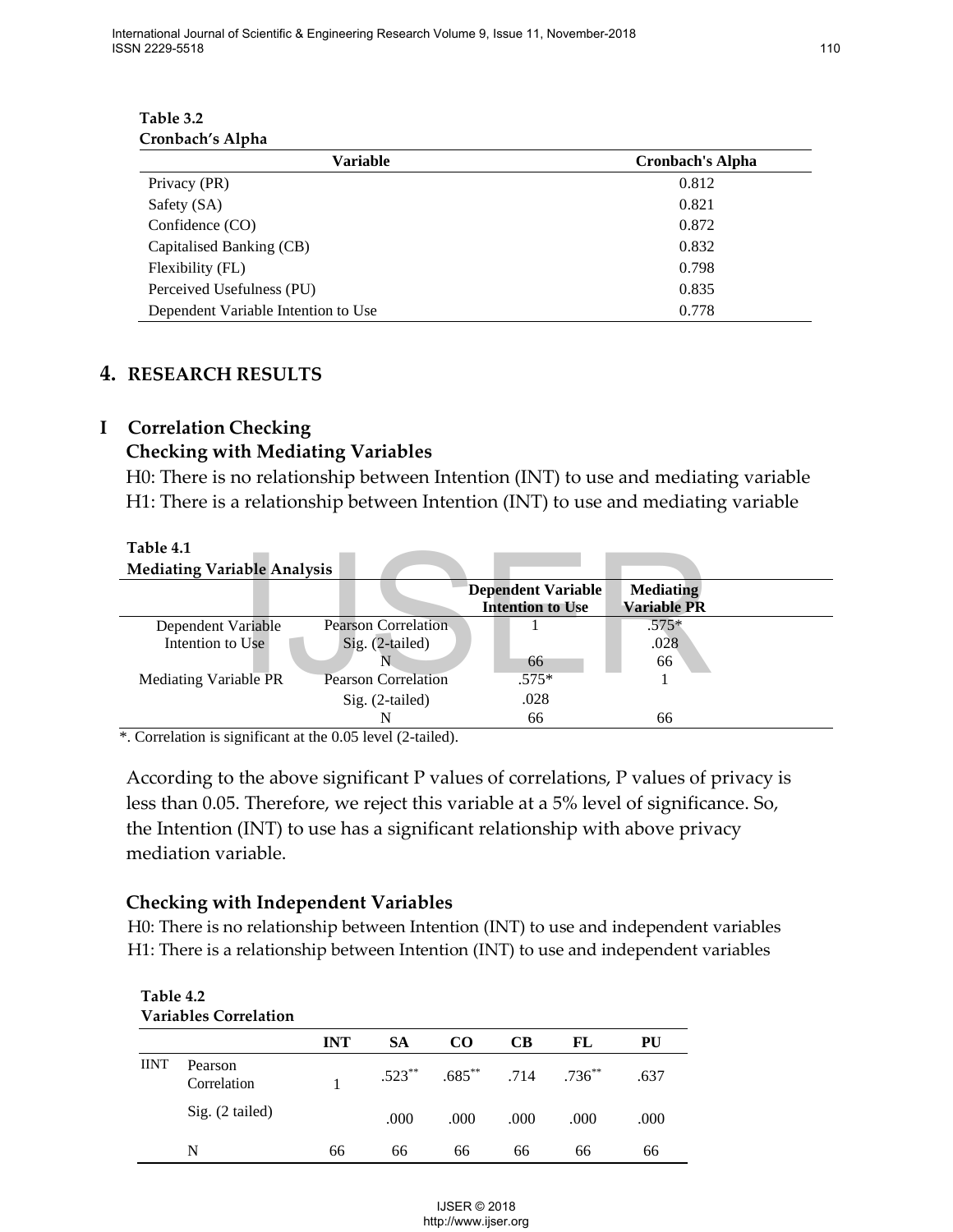According to the above significant P values of correlations, P values of (Safety, Confidence, Capitalised Banking, Flexibility, and Perceived Usefulness) is less than 0.05. Therefore, we can reject those variables at a 5% level of significance. Let the model is:

Y= β0 + β1\*X1 + β2\*X2 + β3\*X3+ β4\*X4 + β5\*X5

### **II Kaiser–Meyer–Olkin measure of sampling adequacy (KMO) test**

The Kaiser–Meyer–Olkin (KMO) and Bartlett's Test of Sphericity should be computed to assess the suitability of the respondent data for factor analysis (Williams et al., 2010). "The KMO index ranges from 0 to 1, with 0.50 considered suitable for factor analysis. Bartlett's Test of Sphericity should be significant (p< 0.05) for factor analysis to be suitable" (Williams et al., 2010, p. 5). Table 4.3 presents KMO and Bartlett's Test. The results show that the Kaiser-Meyer-Olkin (KMO) value was 0.823 and Bartlett's test of sphericity value was ( $P < 0.001$ ). Therefore, the data of this study are suitable for using factor analysis.

### **Table 4.3 KMO and Bartlett's Test**

|                                                  | <b>KMO and Bartlett's Test</b> |          |  |  |  |  |
|--------------------------------------------------|--------------------------------|----------|--|--|--|--|
| Kaiser-Meyer-Olkin Measure of Sampling Adequacy. |                                | .823     |  |  |  |  |
| <b>Bartlett's Test of Sphericity</b>             | Approx. Chi-Square             | 6371.326 |  |  |  |  |
|                                                  | Df                             | 1025     |  |  |  |  |
|                                                  | Sig.                           | 0.000    |  |  |  |  |
|                                                  |                                |          |  |  |  |  |

### **III Regression Analysis**

**Examining the Relationship between Independent and Dependent Variable** To test the relationship between Safety, Confidence, Capitalised Banking, Flexibility, and Perceived Usefulness and Intention (INT) to use. This study ran a multiple regression analysis by using SPSS V.23. While Intention (INT) to use is the dependent variable, Safety, Confidence, Capitalised Banking, Flexibility, and Perceived Usefulness are the independent variables. Olkin Measure of Sampling Adequacy.<br>
of Sphericity<br>
Approx. Chi-Square<br>
Sig.<br> **Inc.**<br>
Sig.<br> **Inc.**<br>
Sig.<br> **Inc.**<br>
Sig.<br> **Inc.**<br>
Sig.<br> **Inc.**<br> **IDEREMANG DEVALUATE:**<br> **INCREMANG DEVALUATE:**<br> **INCREMANG DEVALUATE:**<br> **INCREMA** 

### **Table 4.4 R2 Value for Model Accuracy**

| Model | v | <b>R</b> Square | <b>Adjusted R Square</b> | <b>Std. Error of the Estimate</b> |
|-------|---|-----------------|--------------------------|-----------------------------------|
|       |   | 803             | 789                      |                                   |
|       |   |                 |                          | $\cdots$ $\cdots$                 |

a. Predictors: (Constant), Safety, Confidence, Capitalised Banking, Flexibility, and Perceived Usefulness

b. Dependent Variable: Intention (INT) to use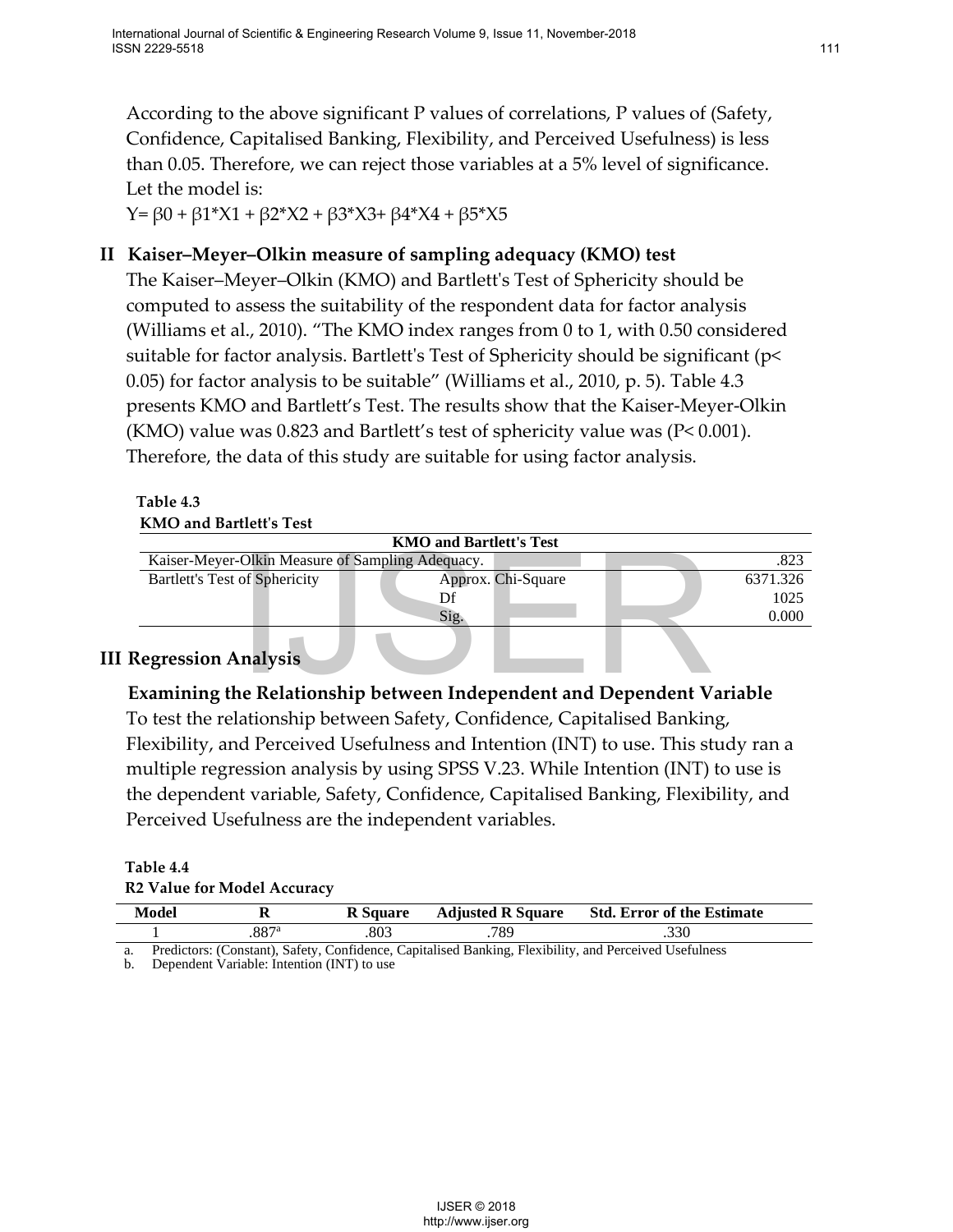Table 4.4, it can be seen that the value of R, which is the multiple correlation coefficient, is 0.887. The value of R2 is 0.803 and the value of adjusted R2 is 0.789. Thus, the predictor variables for (Safety, Confidence, Capitalised Banking, Flexibility, and Perceived Usefulness) explain 78.9 per cent of the variance in Intention (INT) to use, which is the dependent variable.

Table 4.5 presents the results from ANOVA. Here, the researcher should focus on F ratio and the degree of freedom from which it was calculated and the corresponding significance value (Field, 2013). Table 4.5 shows that the F-ratio is 181.042 and ( $p <$ 0.05). These results tell us that the final model significantly increases the ability to explain the dependent variable.

### **Table 4.5 ANOVA**

| <b>Model</b>              | <b>Sum of Squares</b>                                      | Df                 | <b>Mean Square</b>               |          | Sig.           |
|---------------------------|------------------------------------------------------------|--------------------|----------------------------------|----------|----------------|
| Regression                | 350.853                                                    |                    | 35.085                           | 181.042  | .000b          |
| Residual                  | 75.387                                                     | 24                 | .194                             |          |                |
| Total                     | 426.240                                                    | 25                 |                                  |          |                |
| $\mathbf{r}$ $\mathbf{r}$ | $\sim$ $\sim$ $\sim$ $\sim$ $\sim$<br>$\sqrt{ }$<br>$\sim$ | $\sim$ 1<br>$\sim$ | $\cdots$<br>1 <sub>D</sub><br>T1 | $-1.111$ | 1 <sub>D</sub> |

| Table 4.6     |
|---------------|
| Coefficientsa |

|   | Total                                                                                      | 426.240  | 25                                           |                                                                                                           |          |      |  |
|---|--------------------------------------------------------------------------------------------|----------|----------------------------------------------|-----------------------------------------------------------------------------------------------------------|----------|------|--|
|   | b. Dependent Variable: Intention (INT) to use                                              |          |                                              | a. Predictors: (Constant), Safety, Confidence, Capitalised Banking, Flexibility, and Perceived Usefulness |          |      |  |
|   | Table 4.6 presents the standardised beta coefficient $(\beta)$ between Safety, Confidence, |          |                                              |                                                                                                           |          |      |  |
|   | Capitalised Banking, Flexibility, and Perceived Usefulness are independent                 |          |                                              |                                                                                                           |          |      |  |
|   | variables, and the dependent variable Intention (INT) to use.                              |          |                                              |                                                                                                           |          |      |  |
|   |                                                                                            |          |                                              |                                                                                                           |          |      |  |
|   | Table 4.6                                                                                  |          |                                              |                                                                                                           |          |      |  |
|   | Coefficientsa                                                                              |          |                                              |                                                                                                           |          |      |  |
|   |                                                                                            |          | <b>Unstandardized</b><br><b>Coefficients</b> | <b>Standardized</b><br><b>Coefficients</b>                                                                |          |      |  |
|   | <b>Model</b>                                                                               | B        | <b>Std. Error</b>                            | <b>Beta</b>                                                                                               | Т        | Sig. |  |
| 1 | (Constant)                                                                                 | $-1.267$ | .153                                         |                                                                                                           | $-8.292$ | .000 |  |
|   | Safety                                                                                     | .197     | .038                                         | .165                                                                                                      | 5.166    | .000 |  |
|   | Confidence                                                                                 | .078     | .039                                         | .177                                                                                                      | 2.020    | .044 |  |
|   | <b>Capitalised Banking</b>                                                                 | .303     | .032                                         | .278                                                                                                      | 9.352    | .000 |  |
|   | Flexibility                                                                                | .395     | .039                                         | .345                                                                                                      | 10.109   | .000 |  |
|   | Perceived Usefulness                                                                       | .208     | .032                                         | .201                                                                                                      | 6.438    | .000 |  |
|   | Dependent Variable: Intention (INT) to use mobile money services                           |          |                                              |                                                                                                           |          |      |  |
|   |                                                                                            |          |                                              |                                                                                                           |          |      |  |
|   |                                                                                            |          |                                              |                                                                                                           |          |      |  |
|   |                                                                                            |          |                                              |                                                                                                           |          |      |  |
|   |                                                                                            |          |                                              |                                                                                                           |          |      |  |
|   |                                                                                            |          |                                              |                                                                                                           |          |      |  |
|   |                                                                                            |          |                                              |                                                                                                           |          |      |  |
|   |                                                                                            |          |                                              |                                                                                                           |          |      |  |
|   |                                                                                            |          |                                              |                                                                                                           |          |      |  |
|   |                                                                                            |          |                                              |                                                                                                           |          |      |  |
|   |                                                                                            |          | <b>IJSER © 2018</b>                          |                                                                                                           |          |      |  |
|   |                                                                                            |          | http://www.ijser.org                         |                                                                                                           |          |      |  |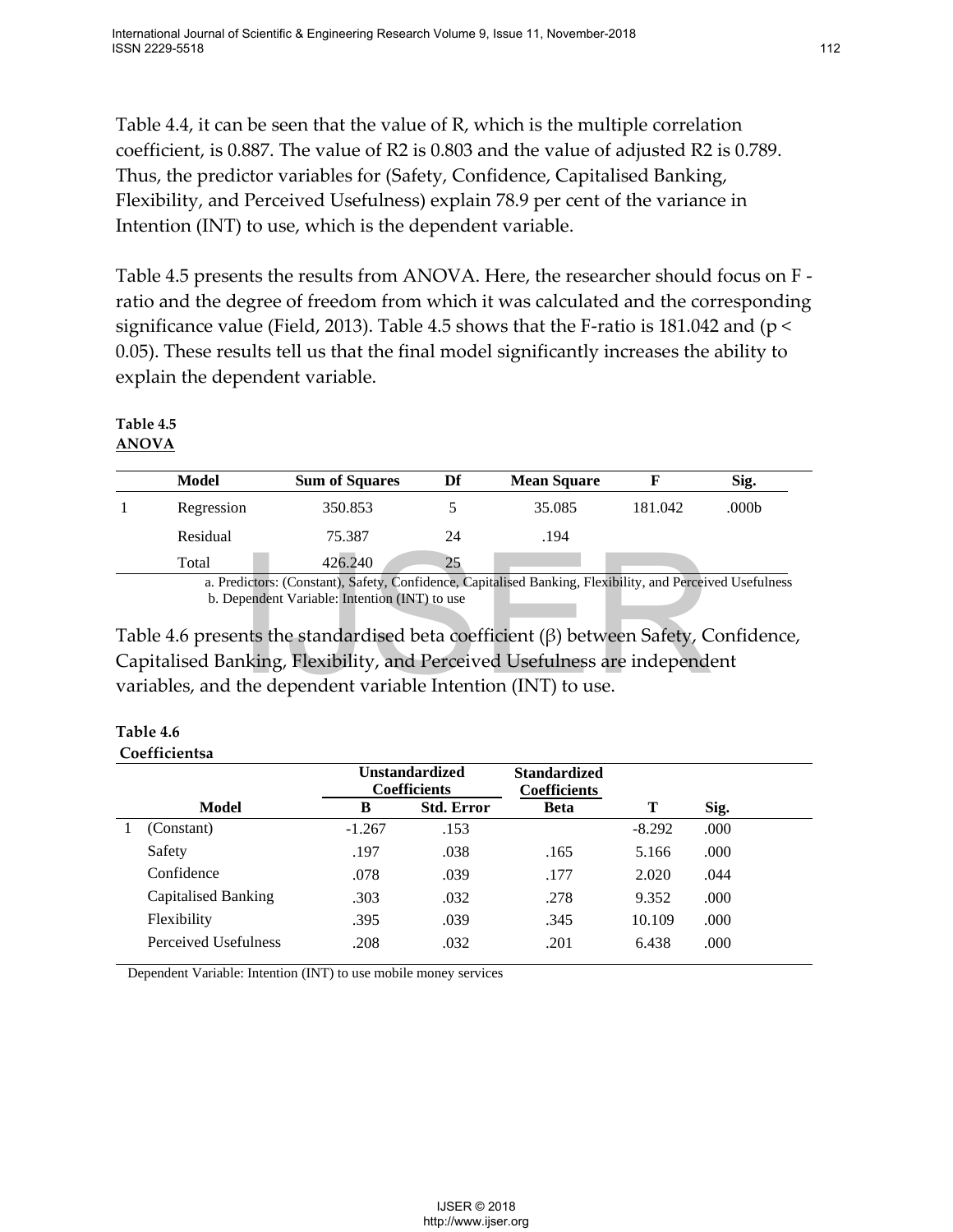### **Examining the Relationship between Mediating, Independent and Dependent Variable**

To test the relationship of mediating role of Privacy between Safety, Confidence, Capitalised Banking, Flexibility, and Perceived Usefulness and Intention (INT) to use This study ran a multiple regression analysis by using SPSS V.23. While Intention (INT) to use is the dependent variable, Safety, Confidence, Capitalised Banking, Flexibility, and Perceived Usefulness are the independent variables and Privacy is the mediating variable.

### **Table 4.7 R2 Value for Model Accuracy**

| Model |      | <b>R</b> Square | <b>Adjusted R Square</b> | <b>Std. Error of the Estimate</b> |
|-------|------|-----------------|--------------------------|-----------------------------------|
|       | 887ª | 803             | 789                      | .330                              |
|       | 852b | ワつち             | ררד                      | .545                              |

a. Predictors: (Constant), Safety, Confidence, Capitalised Banking, Flexibility, and Perceived Usefulness

b. Predictors: (Constant), Safety, Confidence, Capitalised Banking, Flexibility, and Perceived Usefulness and Privacy c. Dependent Variable: Intention (INT) to use

Table 4.7 presents the model summary. For model (1), this table shows that the value of the multiple correlation coefficients (R) is  $0.887$  and the value of the adjusted R^2 is 0.789. Thus, the independent variables are Safety, Confidence, Capitalised Banking, Flexibility, and Perceived Usefulness explain 78.9 per cent of the variance in Intention (INT) to use banking services, which is the dependent variable. In model (2), after adding the Privacy (PR) as the mediating variable, this table shows that the multiple correlation coefficients (R) is 0.852 and the adjusted  $R^2$  value is 0.722. Thus, the adjusted  $R^2$  decreased from 0.789 to 0.722. (See Table 4.7).

|           | (See Table 4.7).                                       | Perceived Usefulness explain 78.9 per cent of the variance in Intention (INT) to use banking<br>services, which is the dependent variable. In model (2), after adding the Privacy (PR) as the<br>mediating variable, this table shows that the multiple correlation coefficients $(R)$ is 0.852<br>and the adjusted $R^2$ value is 0.722. Thus, the adjusted $R^2$ decreased from 0.789 to 0.722. |                                             |                    |             |         |
|-----------|--------------------------------------------------------|---------------------------------------------------------------------------------------------------------------------------------------------------------------------------------------------------------------------------------------------------------------------------------------------------------------------------------------------------------------------------------------------------|---------------------------------------------|--------------------|-------------|---------|
| $0.05$ ). | Table 4.8<br><b>ANOVAa</b>                             | Table 4.8 presents the results from ANOVA. Again, the researcher should focus on the F -<br>ratio and the degree of freedom from which it was calculated and the corresponding<br>significance value (Field, 2013). From Table, the results confirm that the F-ratio for the first<br>model is 181.042 and ( $p < 0.05$ ) and the F - ratio for the second model is 207.942 and ( $p <$           |                                             |                    |             |         |
|           | <b>Model</b>                                           | <b>Sum of Squares</b>                                                                                                                                                                                                                                                                                                                                                                             | Df                                          | <b>Mean Square</b> | $\mathbf F$ |         |
|           | Regression                                             | 350.853                                                                                                                                                                                                                                                                                                                                                                                           | 5                                           | 35.085             | 181.042     | ا.      |
| 1         | Residual                                               | 75.387                                                                                                                                                                                                                                                                                                                                                                                            | 20                                          | 0.194              |             |         |
|           | Total                                                  | 426.24                                                                                                                                                                                                                                                                                                                                                                                            | 25                                          |                    |             |         |
| 2         | Regression                                             | 309.104                                                                                                                                                                                                                                                                                                                                                                                           | 5                                           | 61.821             | 207.942     | $\cdot$ |
|           | Residual                                               | 117.136                                                                                                                                                                                                                                                                                                                                                                                           | 20                                          | .297               |             |         |
|           | Total                                                  | 426.240                                                                                                                                                                                                                                                                                                                                                                                           | 25                                          |                    |             |         |
|           | a.<br>b.<br>c.<br>and Perceived Usefulness and Privacy | Dependent Variable: Intention (INT) to use mobile money services<br>Predictors: (Constant), Safety, Confidence, Capitalised Banking, Flexibility, and Perceived Usefulness<br>Predictors: (Constant), Safety, Confidence, Capitalised Banking, Flexibility,                                                                                                                                       |                                             |                    |             |         |
|           |                                                        |                                                                                                                                                                                                                                                                                                                                                                                                   | <b>IJSER © 2018</b><br>http://www.ijser.org |                    |             |         |

### **Table 4.8 ANOVAa**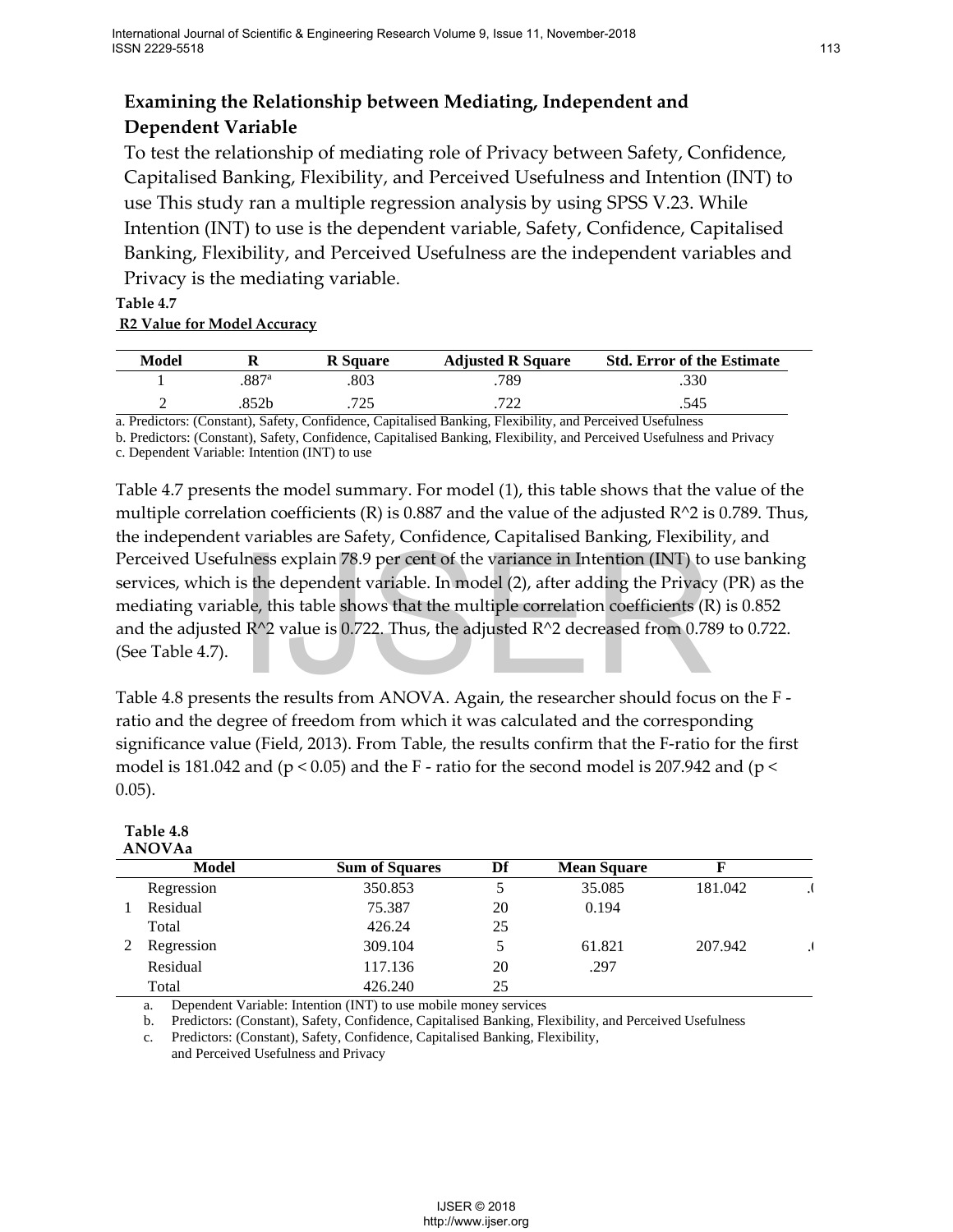International Journal of Scientific & Engineering Research Volume 9, Issue 11, November-2018 ISSN 2229-5518

### **Table 4.9**

### **Hypotheses Assessment**

| <b>Research Hypotheses</b>                                    | $\, {\bf B}$                                | P-value           | <b>Results</b> |
|---------------------------------------------------------------|---------------------------------------------|-------------------|----------------|
| H1: SA has a positive impact on Intention (INT)<br>to use.    | 0.165                                       | $P^{***}$<br>0.05 | Supported      |
| H2: CO has a positive impact on Intention (INT)<br>to use.    | 0.177                                       | $P***<$<br>0.05   | Supported      |
| H3: CB has a positive impact on Intention (INT)<br>to use.    | 0.278                                       | $P^{***}$<br>0.05 | Supported      |
| H4: FL has a positive impact on Intention (INT)<br>to use.    | 0.345                                       | $P***1$<br>0.05   | Supported      |
| H5: PU has a positive impact on Intention (INT)<br>to use.    | 0.201                                       | $P***6$<br>0.05   | Supported      |
| H6: PR mediates the relationship between SA and<br><b>INT</b> | 0.192                                       | $P***<$<br>0.05   | Supported      |
| H7: PR mediates the relationship between CO<br>and INT        | 0.254                                       | $P***<$<br>0.05   | Supported      |
| H8: PR mediates the relationship between CB and<br><b>INT</b> | 0.293                                       | $P***<$<br>0.05   | Supported      |
| H9: PR mediates the relationship between FL and<br><b>INT</b> | 0.356                                       | $P***<$<br>0.05   | Supported      |
| H10: PR mediates the relationship between PU<br>and INT.      | 0.119                                       | $P***1$<br>0.05   | Supported      |
|                                                               |                                             |                   |                |
|                                                               | <b>IJSER © 2018</b><br>http://www.ijser.org |                   |                |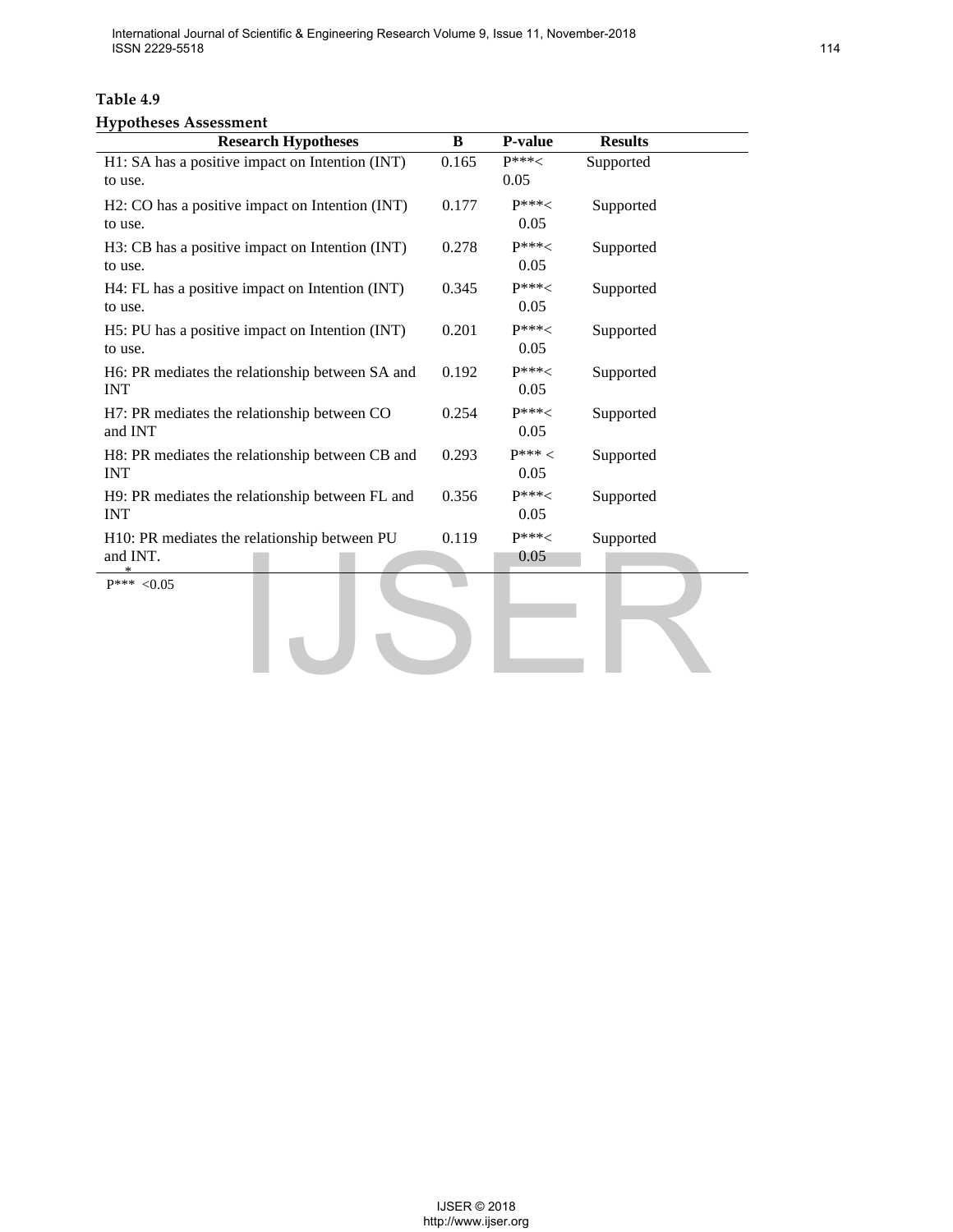### **5. CONCLUSION**

These unethical banking services operations that supported acceptance of stolen foreign deposits had stopped due to pressures from other countries and transparency international organizations. Although, refusing to receive further stolen funds in the future is not enough, but repatriation of such funds to their rightful owners had been challenging for Switzerland's banking involved in this shameful act. Therefore, the Swiss's banks are now faced with the challenge of losing stolen, which had financed banking operations. This paper tends to discover the potential effects that this might have on the profitability of banks in Switzerland. This paper closed the gaps because related authors neglected to consider the potential effects on the profitability of Swiss's banks.

From the interview conducted, most of the participants at the conference are held in Zurich and other participants that were absent and sent their questionnaires questions pinpointed the following facts:

### **5.1 Security of Stolen Funds**

Most of the participants strongly support the fact that security as a vital merit that boosts foreigners' deposits (both legitimate funds and stolen funds) of patronizing Swiss' banks. These criminals engaged in such unethical acts because they find an easy way to channel stolen funds to Swiss's banks because of the security services of the funds which they derived from Swiss's banks. The findings had established that Switzerland's banks provided banking features support these unethical practices for illegitimate funds (Wang, Y. and Ou, Y., 2015). **Example 18 The Source of the Source COM**<br> **Example Source Server Server Server Server Server Server Server Server Server Server Server Server Server Server Server Server Server Server Shanks because of the security which** 

### **5.2 Privacy of Identity**

The interview results pin-pointed that privacy and security are interconnected which cannot be separated because foreigners' deposits (both legitimate funds and stolen funds) are boosted by the private banking laws in Switzerland the encouraged both legitimate funds and stolen funds to be deposited.

### **5.3 Self-Enrichment Motive**

The fact the funds (both legitimate funds and stolen funds) are deposited by foreigners who gained more returns is, therefore, an avenue for self-enrichment and wealth accumulations. The Swiss's banks are professional who had versed deposit investment over the years than other international banks globally.

### **5.4 Easy Transfer of Stolen Funds**

For security purposes, easy transfers of stolen funds provide an avenue for these foreign corrupt officials to transfer their stolen funds to other countries where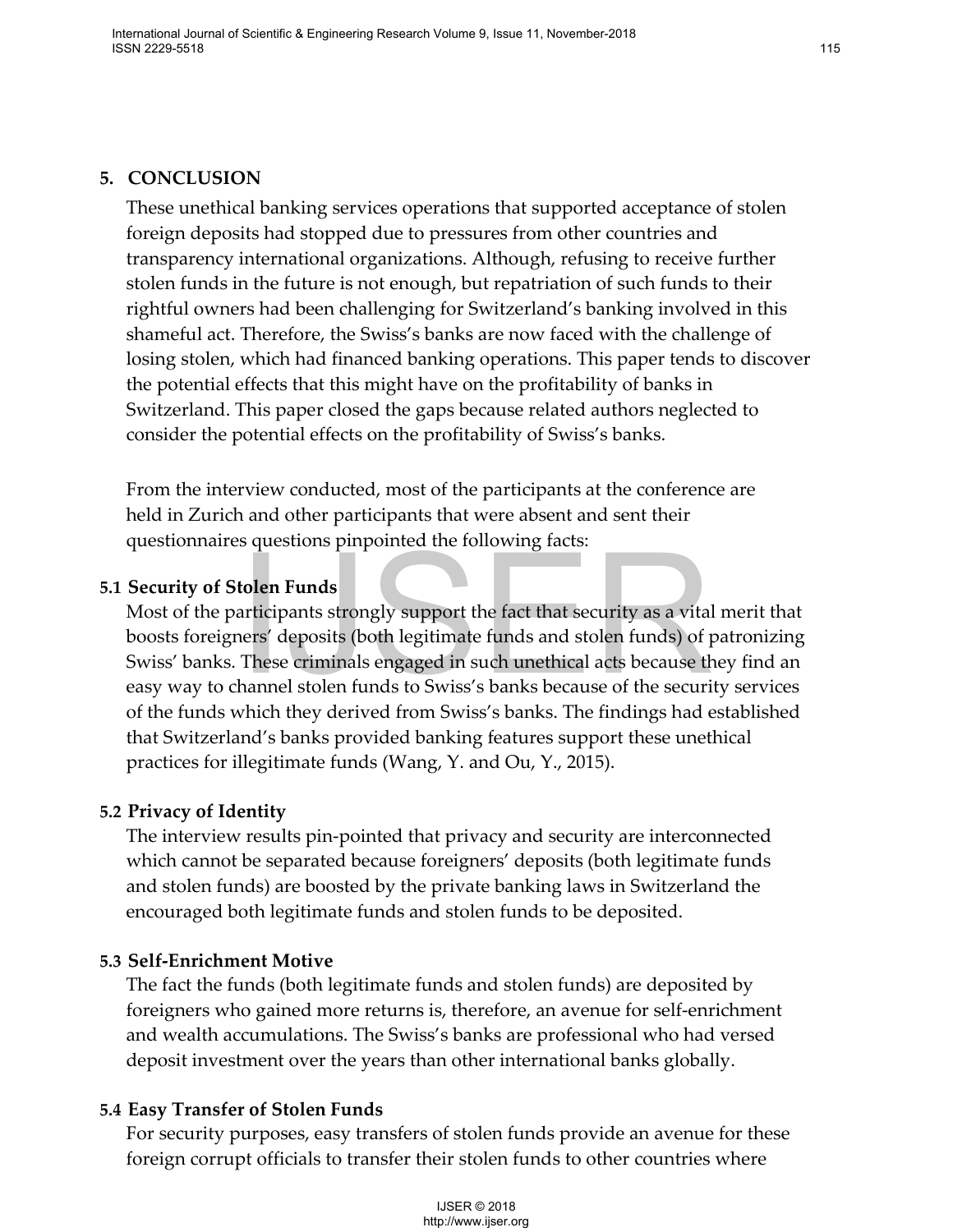such illegal gotten funds are kept for self-motives. Therefore, they embarked on opening foreign accounts where they store illegally gotten wealth that until needed.

### **5.5 Oppression of the Less Privilege**

These foreign corrupt officials can easily utilize their foreign accounts funds in Swiss' banks to finance non-development projects such as wars, terrorist attacks and other oppression operations that might increase the suffering of the less privilege globally.

# $\text{JSER}$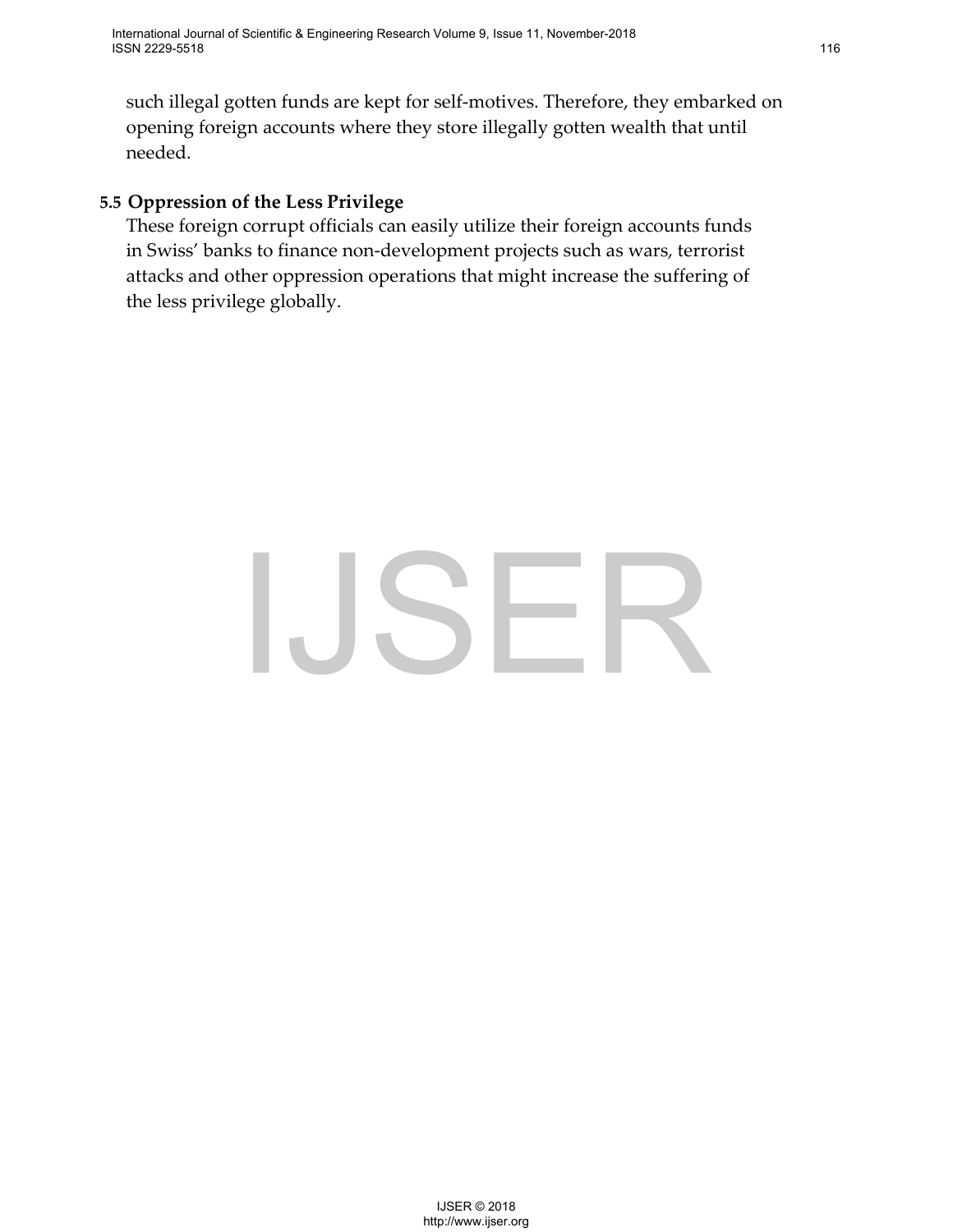### **6. REFERENCES**

- 1. A survey of Cryptographic approaches to securing Big- Data Analytics in Cloud, Sophia, p1-p2, 978-1-4799-6233- 4/14@IEEE, 2014
- 2. Amanda., H.A. and Colin., W. (2016). Reporting Corruption from within Papua New Guinea's Public Financial Management System. Pages 1-16.
- 3. Bélanger, F. and Crossler, R.E. (2011). Privacy in the Digital Age: A review of Information privacy research in Information systems, MIS Quarterly, vol. 35, no.4, pp. 1017-1041<https://www.jstor.org/stable/41409971>
- 4. Cudjoe, A.G., Anim, P.A. and Nyanyofio, J.G.N.T. (2015). Determinants of Mobile Banking Adoption in the Ghanaian Banking Industry: A Case of Access Bank Ghana Limited. Journal of Computer and Communications, 3, 1- 19[.http://dx.doi.org/10.4236/jcc.2015.32001](http://dx.doi.org/10.4236/jcc.2015.32001)
- 5. Eriksson, K., Kerem, K. and Nilsson, D. (2005). Customer acceptance of Internet banking in Estonia. International Journal of Bank Marketing 23: 200-216.
- 6. Franke, U. (2017). The cyber insurance market in Sweden. <http://dx.doi.org/10.4236/me.2015.64048>
- 7. Gerben, B., and David, W. (eds) Encyclopedia of Criminology and Criminal Justice. Springer, New York, NY
- 8. Luarn, P. and Lin, H. (2005). Toward an understanding of the behavioral intention to use mobile banking', Computers in Human Behaviour, vol. 21, no. 6, pp.873–891. New York, NY<br>
In, H. (2005). Toward an understanding of the behavioral<br>
mobile banking', Computers in Human Behaviour, vol. 21, no.<br>
An Anti-Corruption Strategy for Provincial Government in<br>
nea<br>
X.J. (2015). Transfer Pric
- 9. Mana, B. (1999). An Anti-Corruption Strategy for Provincial Government in Papua New Guinea
- 10. Mei, D.X. and Li, X.J. (2015). Transfer Pricing-Based Money Laundering in Barter Trade. Modern Economy, 6, 747-754. <http://dx.doi.org/10.4236/me.2015.66071>
- 11. Mei, D.X. and Zhou, L. (2015). Anti-Money Laundering Game between Banking Institutions and Employees in the Progressing CNY Internationalization. Modern Economy, 6, 490-497.
- 12. Nwogu, E.R. (2014). Improving security of interest banking system using three –level security implementation, , IRACST – International Journal of computer science and information technology & security (IJCSITS), ISSN: 2249-9555, vol.4, no.6, p.168-169
- 13. Nysveen, H., Pedersen, P. and Thorbjornsen, H. (2005). Intentions to use mobile services: antecedents and cross-service comparisons', Journal of the Academy of Marketing Science, Vol. 33, No. 3, pp. 330– 346.
- 14. Obringer, L.E. (2018). "How Swiss Bank Accounts Work" 8 June 2007.HowStuffWorks.com. [https://money.howstuffworks.com/personal](https://money.howstuffworks.com/personal-finance/banking/swiss-bank-account.htm%2013%20October%202018)[finance/banking/swiss-bank-account.htm 13 October 2018](https://money.howstuffworks.com/personal-finance/banking/swiss-bank-account.htm%2013%20October%202018)
- 15. Oluwadayisi, A. O., & Mimiko, M. O. (2016). Effects of Money Laundering on the Economy of Nigeria. Beijing Law Review, 7, 158-169. <http://dx.doi.org/10.4236/blr.2016.72017>